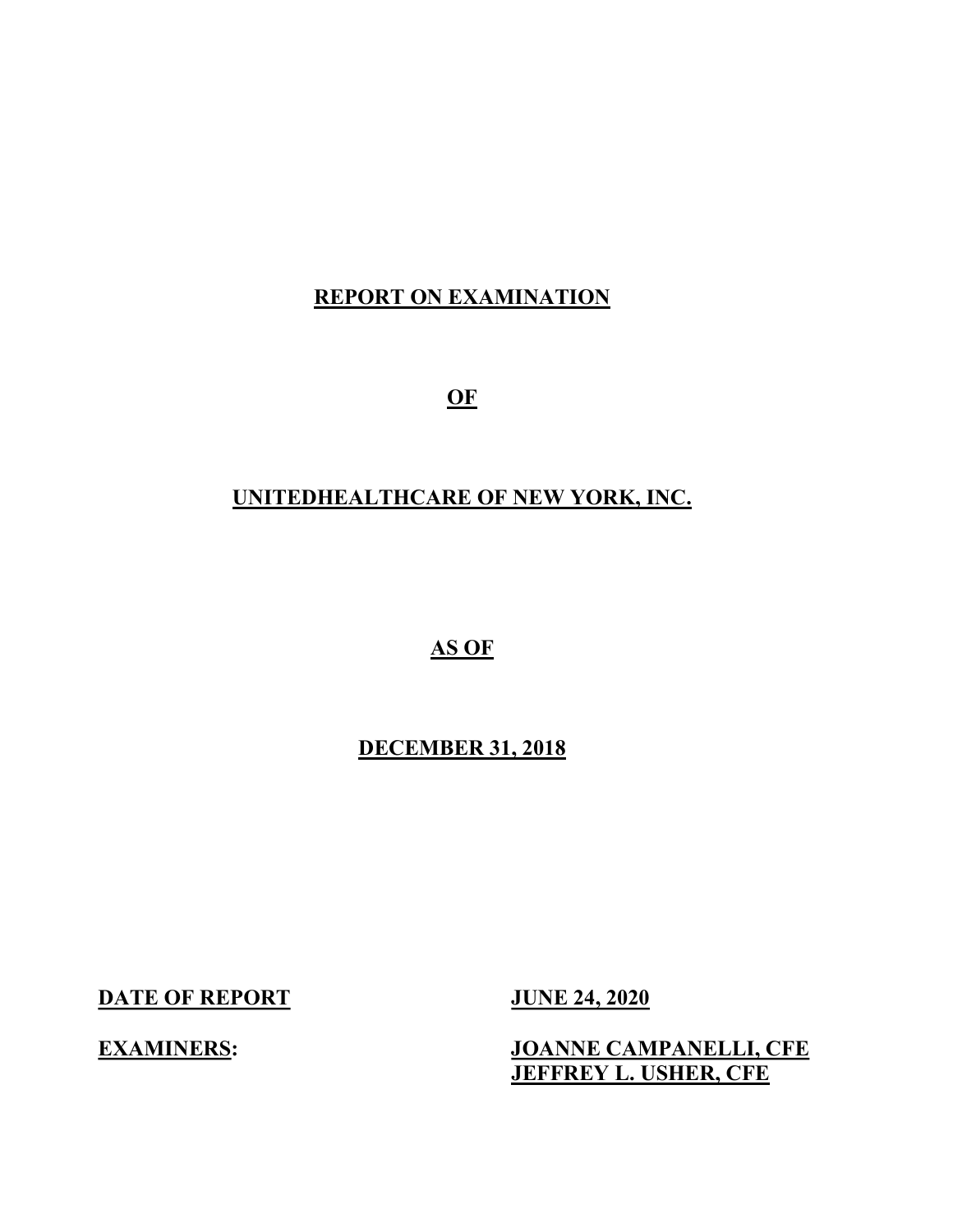## TABLE OF CONTENTS

| <u>ITEM NO.</u> |                                                                           | PAGE NO. |
|-----------------|---------------------------------------------------------------------------|----------|
| 1.              | Scope of the examination                                                  | 3        |
| 2.              | Description of the Plan                                                   | 6        |
|                 | A.<br>Corporate governance                                                | 7        |
|                 | B. Enterprise Risk Management                                             | 9        |
|                 | C. Internal Audit Department                                              | 10       |
|                 | Territory and plan of operation<br>D.                                     | 11       |
|                 | E. Growth of the Plan                                                     | 13       |
|                 | F. Reinsurance                                                            | 13       |
|                 | G. Holding company system                                                 | 13       |
|                 | Intercompany transactions and agreements<br>Н.                            | 15       |
|                 | Accounts and records<br>L.                                                | 20       |
|                 | Significant operating ratios<br>J.                                        | 21       |
| 3.              | <b>Medical Loss Ratio</b>                                                 | 22       |
|                 | A. Market classification                                                  | 24       |
|                 | <b>B.</b><br><b>MLR</b> numerator                                         | 24       |
|                 | C. MLR denominator                                                        | 26       |
|                 | D. Credibility-Adjustment                                                 | 27       |
|                 | Credibility-Adjusted MLR<br>E.                                            | 28       |
|                 | Rebate disbursement and notice<br>$F_{\cdot}$                             | 28       |
|                 | Impact on risk-based capital<br>G.                                        | 29       |
| 4.              | <b>Financial statements</b>                                               | 30       |
|                 | A. Balance sheet                                                          | 31       |
|                 | <b>B.</b><br>Statement of revenue and expenses and capital<br>and surplus | 32       |
| 5.              | Aggregate reserves and claims unpaid                                      | 33       |
| 6.              | Subsequent events                                                         | 34       |
| 7.              | Compliance with prior report on examination                               | 36       |
| 8.              | Summary of comments and recommendations                                   | 38       |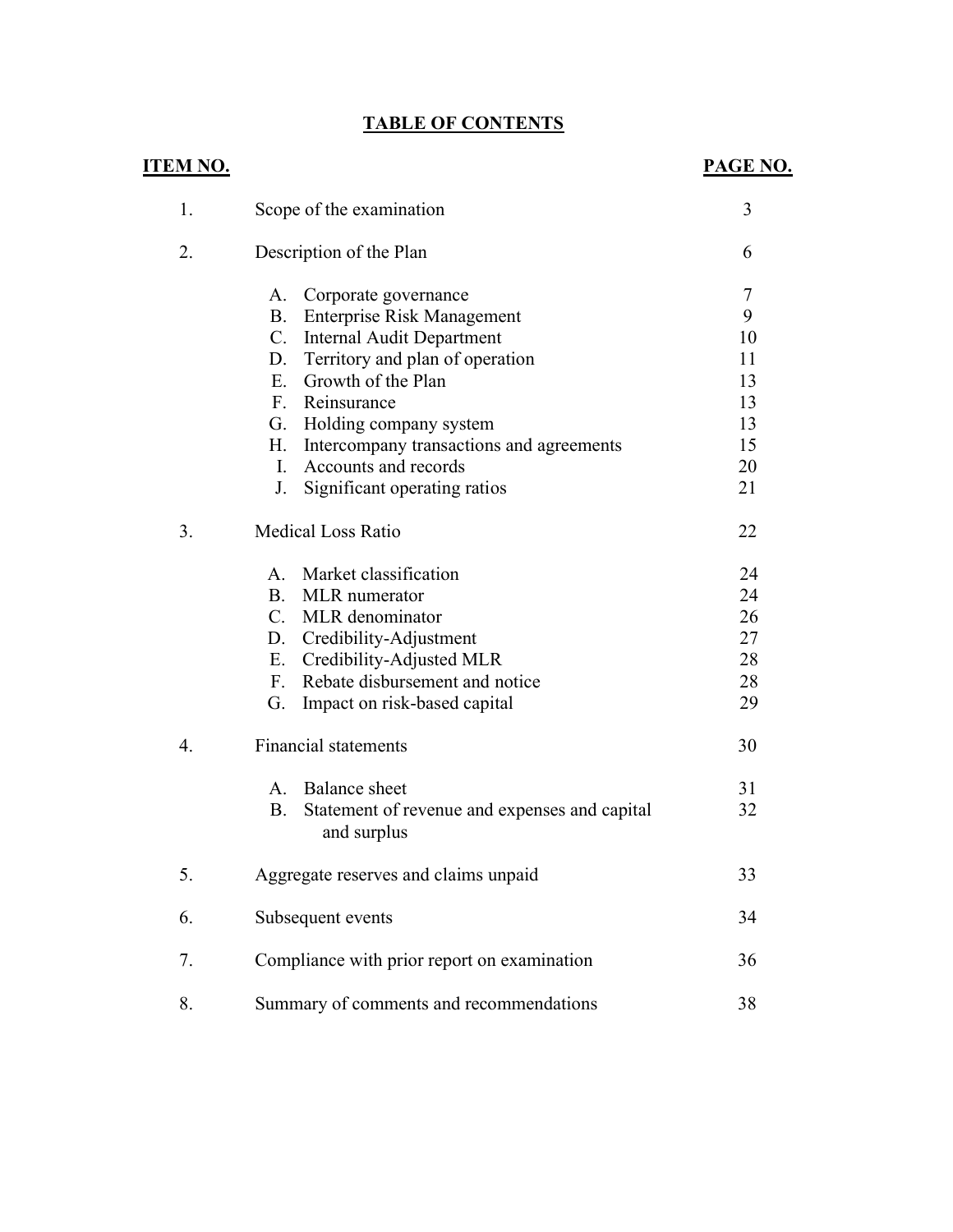

ANDREW M. CUOMO Governor

LINDA A. LACEWELL **Superintendent** 

June 24, 2020

Honorable Linda A. Lacewell Superintendent of Financial Services Albany, New York 12257

Madam:

Pursuant to the requirements of the New York Insurance Law, and acting in accordance with the instructions contained in Appointment Number 31996, dated August 16, 2019, attached hereto, we have conducted an examination into the condition and affairs of UnitedHealthcare of New York, Inc., a for-profit health maintenance organization ('HMO") licensed pursuant to Article 44 of the New York Insurance Law, as of December 31, 2018, and submit the following report thereon.

The examination was conducted at the administrative office of UnitedHealth Group Incorporated, located at 185 Asylum St. Hartford, CT.

Wherever the designations the "Plan" or "UHCNY" appear herein, without qualification, they should be understood to indicate UnitedHealthcare of New York, Inc.

Wherever the designation "UHICNY" appears herein, without qualification, it should be understood to indicate UnitedHealthcare Insurance Company of New York, Inc., a for-profit stock company licensed pursuant to the provisions of Article 42 of the New York Insurance Law.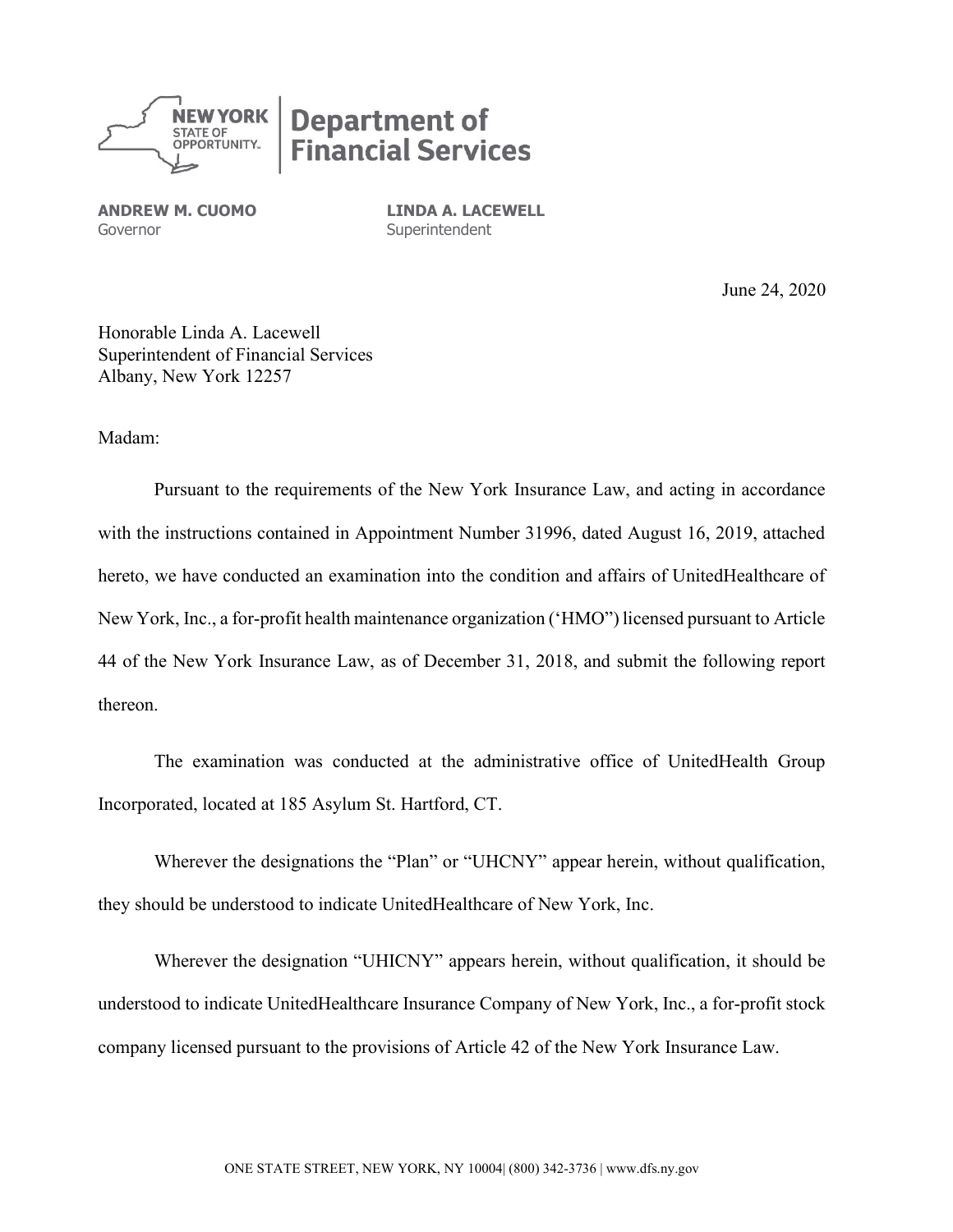Wherever the designation "AmeriChoice" appears herein, without qualification, it should be understood to indicate AmeriChoice Corporation, the direct parent of UHCNY.

Wherever the designation "UHG" appears herein, without qualification, it should be understood to indicate UnitedHealth Group Incorporated, a for-profit holding company and the ultimate parent of UHICNY and UHCNY.

Wherever the designation the "Department" appears herein, without qualification, it should be understood to indicate the New York State Department of Financial Services.

A concurrent examination was made of UHICNY an affiliate of UHCNY, and a separate report thereon has been submitted.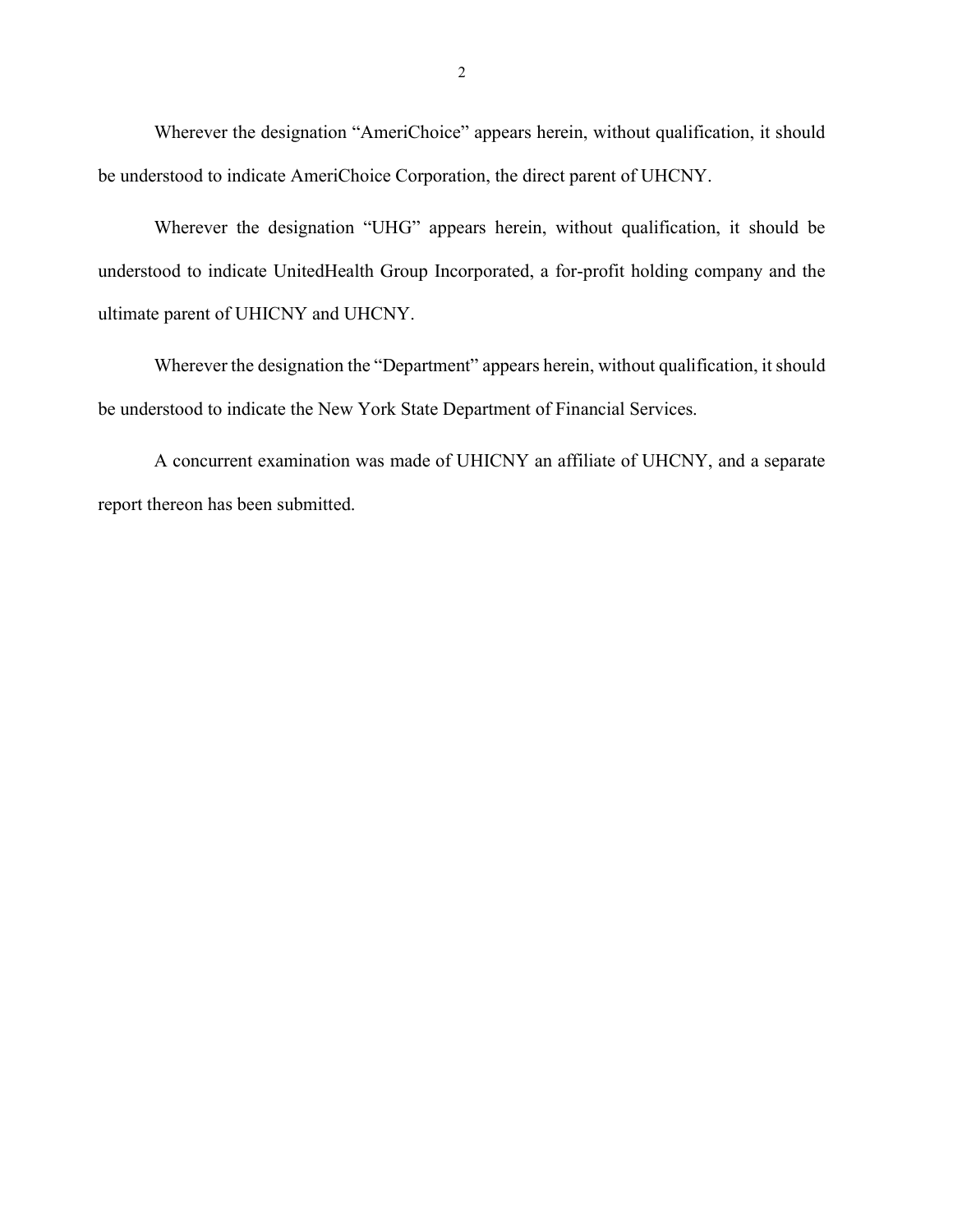#### 1. SCOPE OF THE EXAMINATION

We have performed our multistate examination of United Healthcare of New York, Inc. The previous examination was conducted as of December 31, 2013. This examination was a financial examination, as defined in the National Association of Insurance Commissioners ("NAIC") Financial Condition Examiners Handbook, 2019 Edition (the "Handbook"), and covered the five-year period January 1, 2014 through December 31, 2018. The examination was conducted observing the guidelines and procedures in the Handbook. Where deemed appropriate by the examiner, transactions occurring subsequent to December 31, 2018, were also reviewed.

The examiner planned and performed the examination to evaluate the Plan's current financial condition, as well as identify prospective risks that may threaten the future solvency of UHCNY.

The examiner identified key processes, assessed the risks within those processes and assessed the internal control systems and procedures used to mitigate those risks. The examination also included an assessment of the principles used and significant estimates made by management, an evaluation of the overall financial statement presentation, and determined management's compliance with the Department's statutes and guidelines, Statutory Accounting Principles, as adopted by the Department, and NAIC annual statement instructions.

Information concerning the Plan's organizational structure, business approach and control environment was utilized to develop the examination approach. The examination evaluated the Plan's risks and management activities in accordance with the NAIC's nine branded risk categories. These categories are as follows: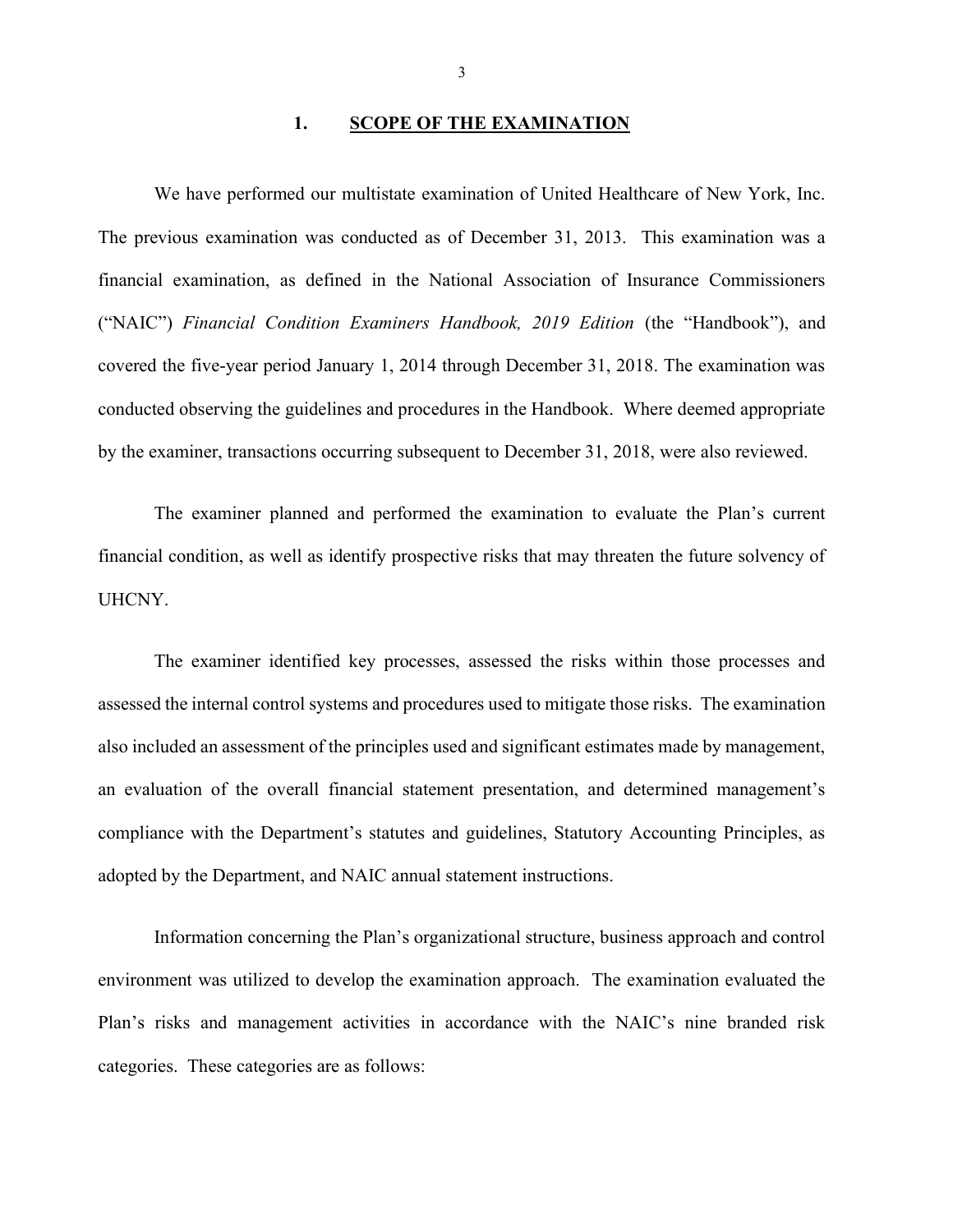- Pricing/Underwriting
- Reserving
- Operational
- Strategic
- Credit
- Market
- Liquidity
- Legal
- Reputational

The examination also evaluated the Plan's critical risk categories in accordance with the

NAIC's ten critical risk categories. These categories are as follows:

- Valuation/Impairment of Complex or Subjectively Valued Invested Assets
- Liquidity Considerations
- Appropriateness of Investment Portfolio and Strategy
- Appropriateness/Adequacy of Reinsurance Program
- Reinsurance Reporting and Collectability
- Underwriting and Pricing Strategy/Quality
- Reserve Data
- Reserve Adequacy
- Related Party/Holding Company Considerations
- Capital Management

The Plan was audited annually for the years 2014 through 2018 by the accounting firm of Deloitte & Touche, LLP ("D&T"). The Plan received an unmodified opinion in each of those years. Certain audit work papers of D&T were reviewed and relied upon in conjunction with this examination. A review was also made of UHG's Internal Audit function and Enterprise Risk Management program, as they relate to the Plan.

During this examination, an Information Systems review was made of the Plan's computer systems and operations on a risk focused basis, in accordance with the provisions of the Handbook.

A review was made of the Plan's compliance with the provisions of Insurance Regulation 118 (11 NYCRR 89), "Audited Financial Statements". The Regulation is based on the Model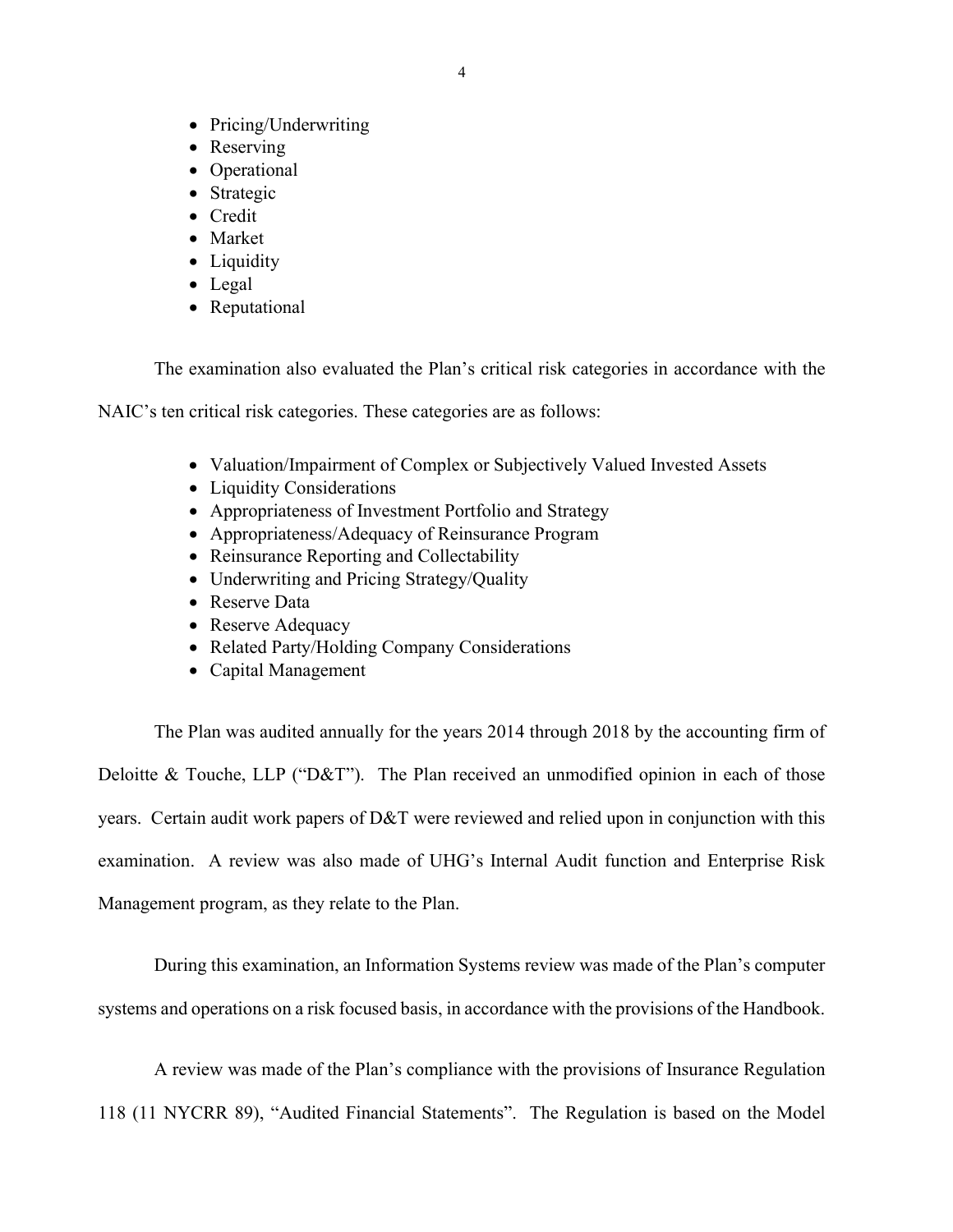Audit Rule ("MAR"), as established by the NAIC. Furthermore, a review was made of compliance with Insurance Regulation 203 (11 NYCRR 82), "Enterprise Risk Management and Own Risk Solvency Assessment," which establishes the requirement that the ultimate controlling parent of an insurance company develop an Enterprise Risk function to define and mitigate risks within the organization. Insurance Regulation 203 (11 NYCRR 82) does not directly apply to the ultimate controlling parent of an HMO; however, the Regulation applies to UHG by virtue of UHG's capacity as ultimate controlling parent of UHCNY. The examiners also reviewed the corrective actions taken by the Plan with respect to the recommendations concerning financial issues contained in the prior report on examination. The results of the review are contained in Item 7 of this Report.

This examination was conducted as a coordinated examination, as such term is defined in the Handbook, of the insurance entities of UHG. The examination was led by the State of Nevada as the facilitating state with participation from six additional states. Since the Lead and Participating states, as such terms are defined in the Handbook, are accredited by the NAIC, the states deemed it appropriate to rely on each other's work. The examination team representing the Lead and Participating states identified and assessed the risks for key functional activities across all of UHG's insurance entities included within the examination scope. The examination team also assessed the relevant prospective risks as they relate to the various insurance entities.

This report on examination is confined to financial statements and comments on those matters which involve departures from laws, regulations or rules, or which require explanation or description.

5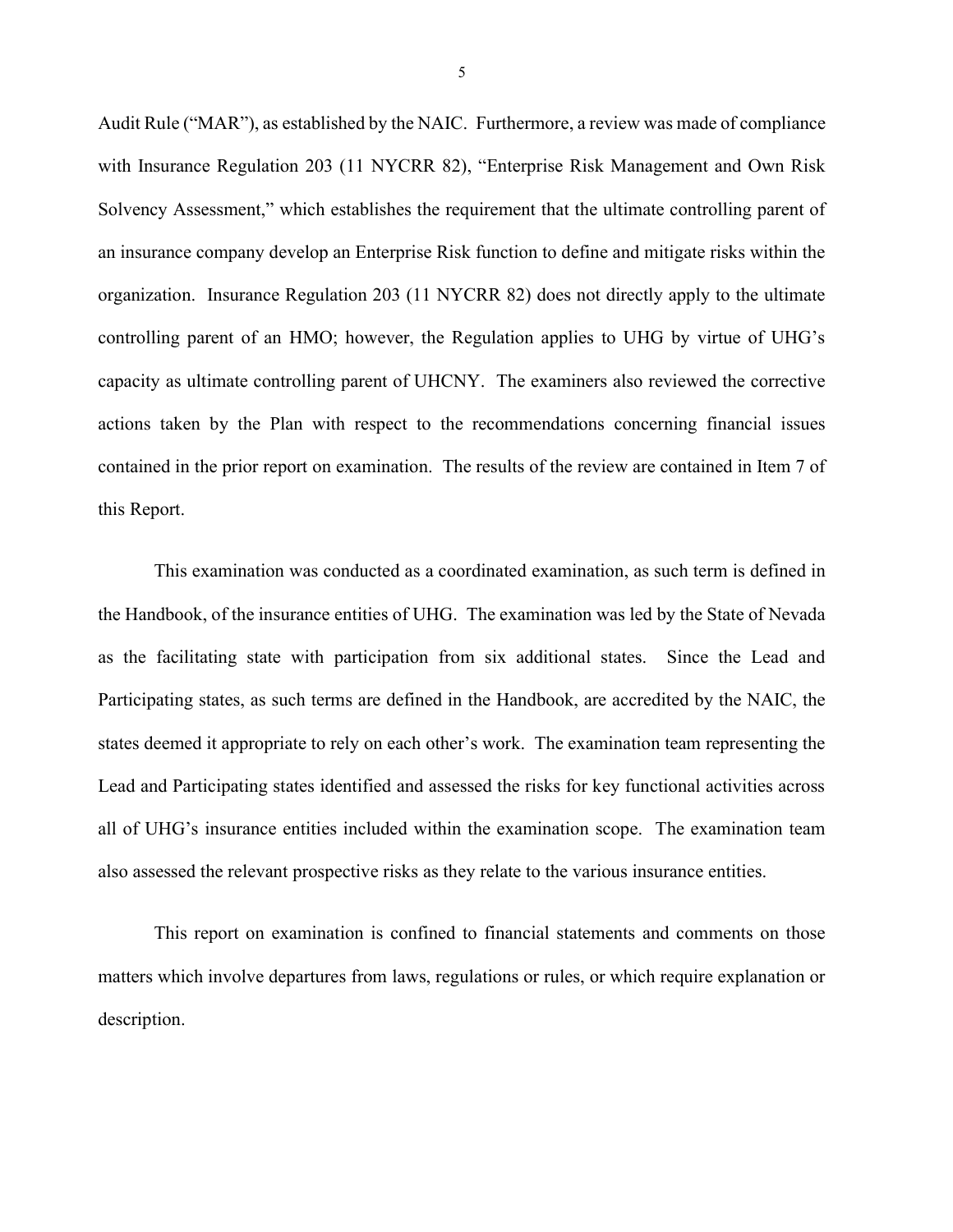#### 2. DESCRIPTION OF THE PLAN

UHCNY is a for-profit HMO licensed pursuant to Article 44 of the New York Public Health Law. UHCNY was originally incorporated on July 10, 1986, as MetLife HealthCare Network of New York, Inc., a HMO licensed in the State of New York. The Plan was an indirect wholly-owned subsidiary of Metropolitan Life Insurance Company and commenced business on January 1, 1987. The Plan was granted a certificate of authority under the provisions of Article 44 of the New York Public Health Law, effective July 31, 1987, to operate as a for-profit independent practice association ("IPA") model HMO. On January 2, 1997, the Plan changed its name to UnitedHealthcare of New York, Inc.

UHCNY and UnitedHealthcare of Upstate New York, Inc. (formerly known as Travelers Health Network, Inc.) merged, effective December 31, 2002. The merged company retained the name UnitedHealthcare of New York, Inc. and was authorized to write commercial business in nineteen counties of New York State and Medicaid in eleven counties of New York State.

In October 2005, UHCNY began a market withdrawal of its commercial business. This withdrawal was completed on October 1, 2006, with the Plan removing this business from its Certificate of Authority.

Further, effective December 31, 2007, the Department approved the merger of AmeriChoice of New York, Inc. ("AC-NY") into UHCNY. The merger was accounted for as a statutory merger in accordance with Statement of Statutory Accounting Principles ("SSAP") No. 68 – Business Combinations and Goodwill. As a result of the merger, the separate corporate existence of AC-NY ceased, and UHCNY continued as the surviving corporation. Effective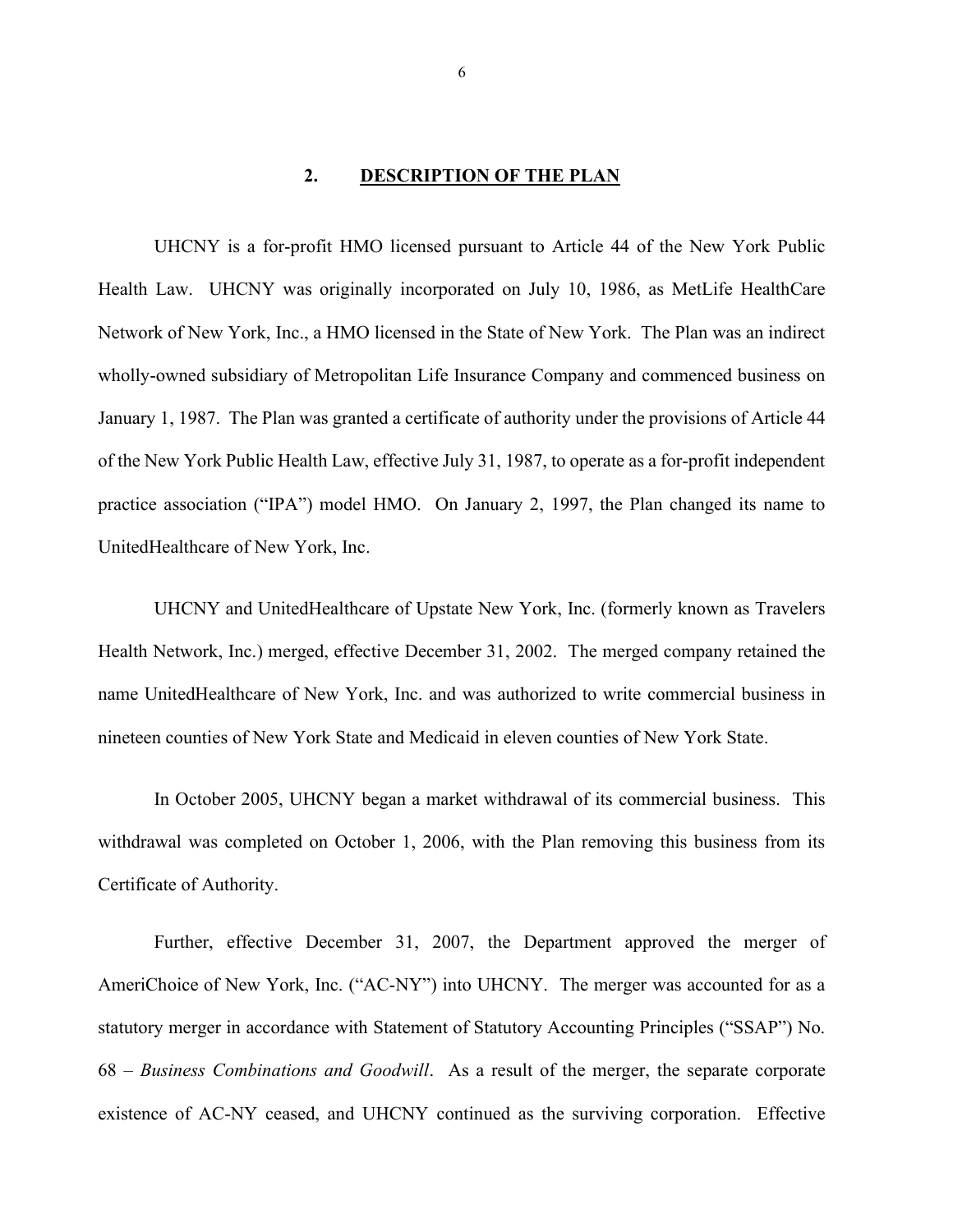December 31, 2007, AmeriChoice became the sole shareholder of UHCNY.

Under the provisions of Part 98-1.11(f) of the Administrative Rules and Regulations of the New York State Department of Health ("Department of Health"), each HMO initiating operations under the authority of Article 44 of the Public Health Law shall establish a deposit in the form of an escrow account for the protection of enrollees in an amount equal to the greater of (i) five percent of the estimated expenditures for health care services (with certain adjustments to pharmacy expenses, based on the 2018 projections reported in the 2017 Annual New York Supplement), or (ii) \$100,000. As of December 31, 2017, the Plan reported 2018 expenditures projection for health care services in the amount of \$4,259,785,776 and an escrow deposit requirement of \$213 million. Pursuant to Part 98-1.11(f) of the Administrative Rules and Regulations of the Department of Health, the Plan had established an escrow account with a bank that is qualified pursuant to Part 98-1.11(f), in the amount of  $\$$  217.2 million (fair value) as of March 31, 2018.

The Plan's authorized control level Risk-Based Capital ("RBC") was \$179,798,302 as of December 31, 2018. Its total adjusted capital was \$612,960,314, yielding an RBC ratio of 340.9% as of December 31, 2018.

#### A. Corporate Governance

Pursuant to the Plan's charter and by-laws, management of the Plan is to be vested in a Board of Directors (the "Board"), subject to the following:

- the number of directors shall be fixed by action of a majority of the shareholders;
- no decrease in the authorized number of directors shall have the effect of shortening the term of any incumbent director;
- at all times, no less than one-third (1/3) of the directors shall be residents of the State of New York; and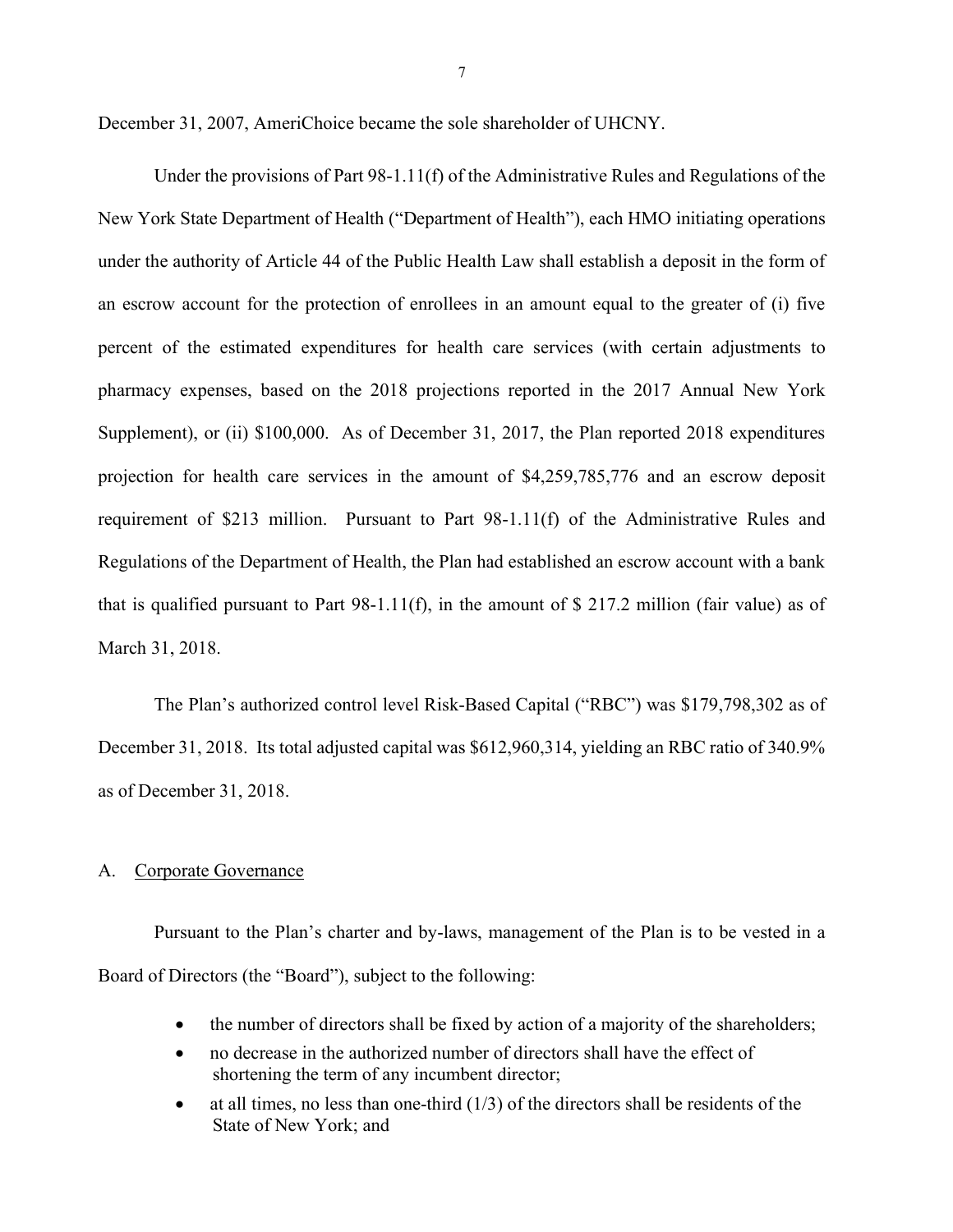• as required by Part  $98-1.11(g)(1)$  of the Administrative Rules and Regulations of the Health Department (10 NYCRR 98-1.11), within one year of the corporation receiving its certificate of authority to transact business as an HMO in the State of New York, no less than 20 percent (20%) of the directors of the corporation shall be enrollees of the corporation.

As of December 31, 2018, the members of the Board of Directors and their principal

business affiliations were as follows:

| Name and Residence      | <b>Principal Business Affiliation</b>      |
|-------------------------|--------------------------------------------|
| Pasquale H. Celli       | President, New York Health Plan,           |
| Cutchogue, NY           | United Healthcare Services, Inc.           |
| Allison M. Davenport    | Chief Executive Officer,                   |
| Philadelphia, PA        | United Healthcare Services, Inc.           |
| Philip R. Franz         | Chief Executive Officer, NY and NJ Markets |
| Middletown, NJ          | United Healthcare Services, Inc.           |
| Arlee Griffin, Jr.*     | Resident Director and Pastor,              |
| Brooklyn, NY            | Berean Baptist Church                      |
| Thomas D. Morales, Sr.* | President                                  |
| New Paltz, NY           | California State University San Bernadino  |
| Joseph F. Wagner        | Regional Chief Financial Officer           |
| Cockeysville, MD        | United Healthcare Services, Inc.           |

\*Enrollee representative – Part 98-1.11(g) of the Administrative Rules and Regulations of the Health Department (10 NYCRR 98-1.11(g)), requires that a minimum of twenty percent (20%) of the Board of an HMO be comprised of enrollee representatives. The Plan was in compliance with said Regulation, as of December 31, 2018.

Section 1.1 of UHCNY's by-laws states in part:

"…There shall be an annual meeting of the stockholders at such date and time as shall be designated from time to time by the Board of Directors and stated in the notice of the meeting, for the election of directors and for the transaction of such other business as may come before the meeting..."

A review of the Plan's minutes of the Board meetings held during the period under

examination demonstrated that the meetings were generally well attended.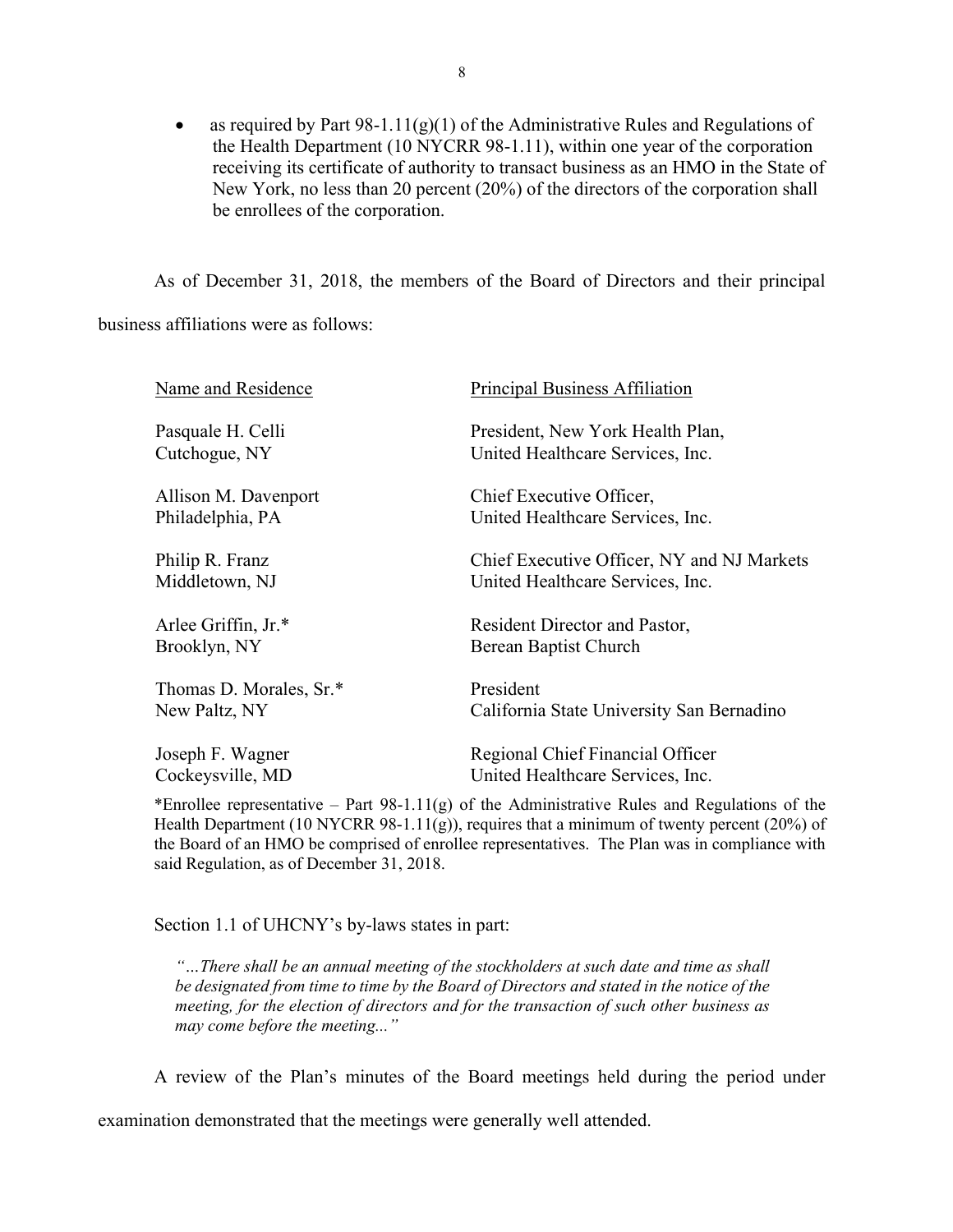The principal officers of the Plan as of December 31, 2018, were as follows:

| Name                      | Title                          |
|---------------------------|--------------------------------|
| Pasquale H. Celli         | President                      |
| Peter M. Gill             | Treasurer                      |
| Richard D. Peters         | <b>Chief Financial Officer</b> |
| Christina R. Palme-Krizak | Secretary                      |
| Nyle B. Cottington        | Vice President                 |
| Steven M. Burstein        | <b>Assistant Secretary</b>     |
| Heather A. Lang           | <b>Assistant Secretary</b>     |
| Jessica L. Zuba           | <b>Assistant Secretary</b>     |

It should be noted that certain members of the Plan's Board and senior management of UHCNY are also members of the Board and senior management of its other affiliated companies.

#### B. Enterprise Risk Management

UHG is a publicly traded, diversified health company subject to the Sarbanes-Oxley Act of 2002 ("SOX") and is required to be compliant with Insurance Regulation 203 (11 NYCRR 82)- Enterprise Risk Management ("ERM") and Own Risk and Solvency Assessment ("ORSA"). ERM and Internal Audit are enterprise-wide functions; thus, unless otherwise noted, references to UHG are applicable to the Plan.

UHG has adopted an ERM framework for addressing and mitigating risks, including prospective business risks. Exhibit M of the Handbook (Understanding the Corporate Governance Structure) was utilized by the examiners as guidance for assessing corporate governance. Overall, it was determined that the Plan's corporate governance structure is adequate, sets an appropriate "tone at the top," supports a proactive approach to operational risk management, and contributes to an effective system of internal controls. It was found that senior management promotes a corporate culture that acknowledges, understands and maintains an effective control environment. The Plan's management has an adequate approach to identifying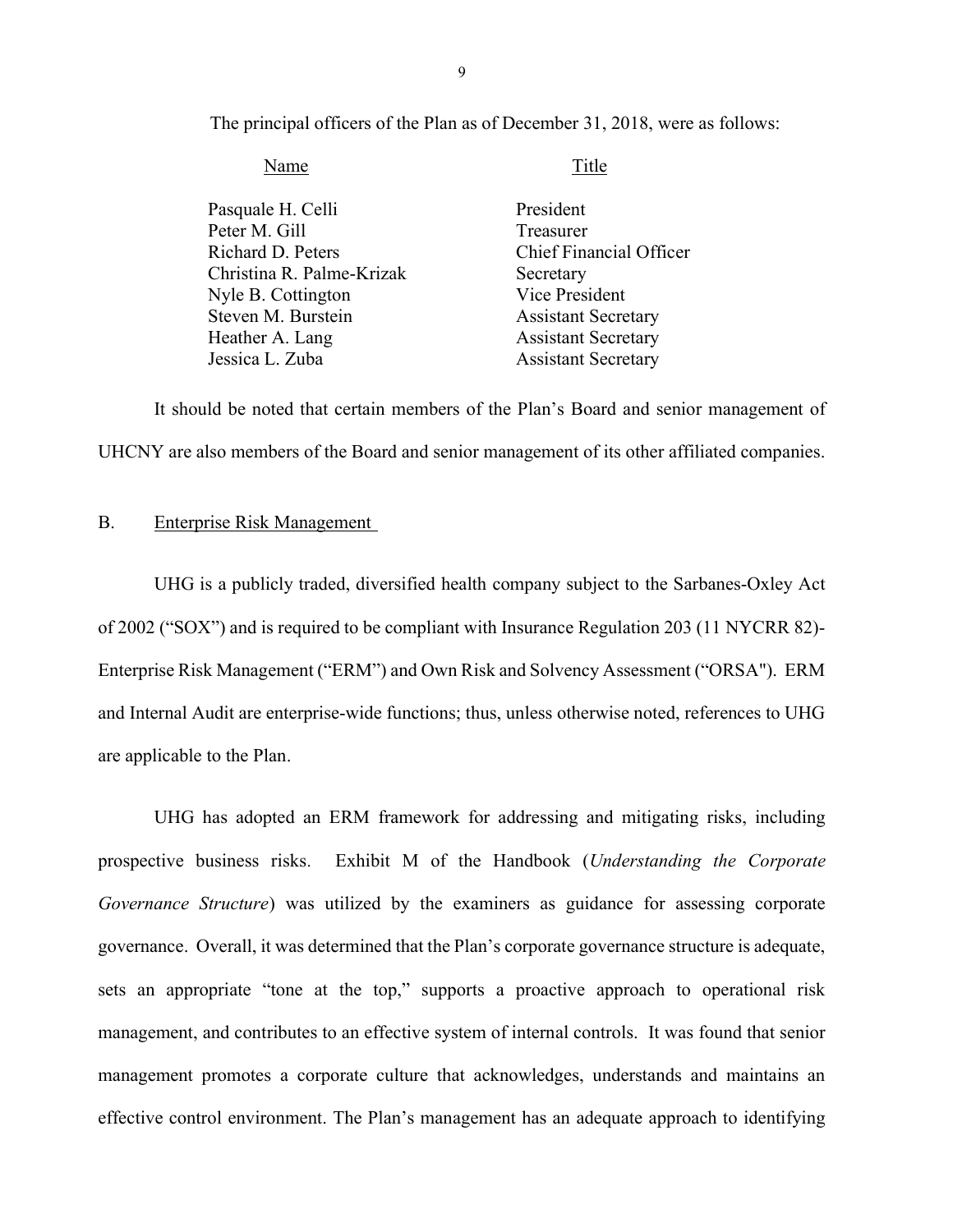and mitigating risks across the organization, including prospective business risks. The Plan deals proactively with its areas of risk, and its management is knowledgeable about mitigation strategies. Through risk discussions and other measures, the Plan's management discusses significant issues and reacts to changes in the environment with a clear commitment to address risk factors and manages the business accordingly. It was determined that the Plan's overall risk management process takes a proactive approach to identifying, tracking, and dealing with significant current and emerging risk factors.

#### C. Internal Audit Department

UHG has an established Internal Audit Department ("IAD"), which is independent of management, to serve the UHG Audit Committee ("UHG AC") of the Board. The UHG AC is comprised entirely of external directors.

During the examination period, a portion of UHG's internal audit work was outsourced to, and therefore executed by, Ernst & Young ("EY"), an independent accounting firm. EY has experience consistent with industry norms, and all EY manager-level and above resources maintain applicable industry certifications. The IAD directs and supervises all internal audit work performed by EY. The IAD reviews and tests financial and operational controls and processes established by management to ensure compliance with laws, regulations and UHG policies. The scope of the IAD's program is coordinated with UHG's independent certified public accountants to ensure adequate coverage and maximum efficiency.

During the course of this examination, consideration was given to the significance and potential impact of certain IAD findings. To the extent possible, the examiners relied upon the work performed by the IAD, as required by the Handbook.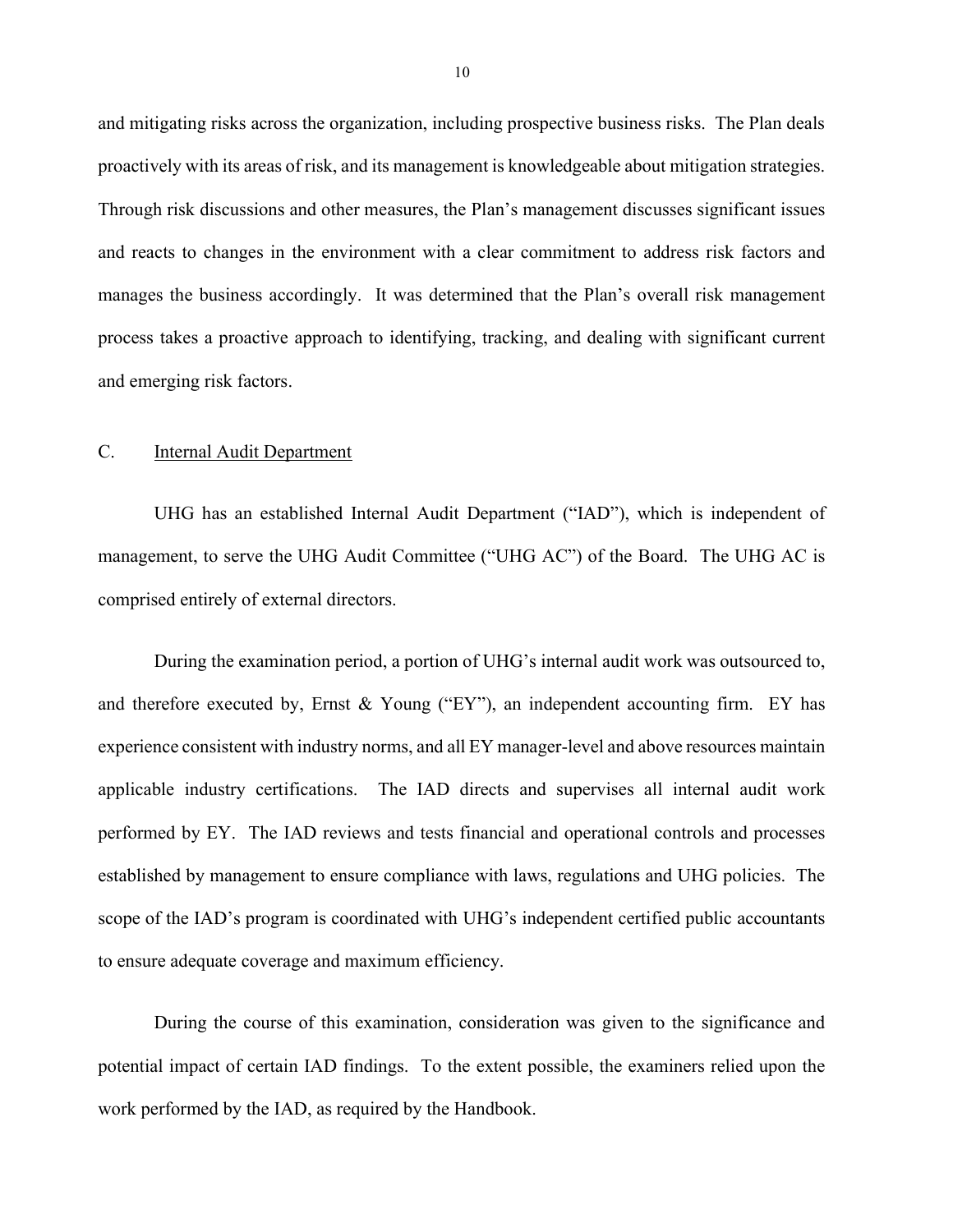#### D. Territory and Plan of Operation

UHCNY was licensed as a for-profit HMO under Article 44 of the New York Public Health Law on July 10, 1986 and began operations on January 1, 1987. The Plan offers its enrollees a variety of managed care programs and products through contractual arrangements with physicians, hospitals, and other health care providers, in which such providers deliver medical care to its enrollees primarily on a capitated or modified fee-for-service basis for Medicaid and Medicare recipients.

At December 31, 2018, UHCNY was authorized to transact business in the following fiftyone (51) counties in the State of New York:

| Albany        | Essex      | Monroe   | Queens       | Tioga         |
|---------------|------------|----------|--------------|---------------|
| <b>Bronx</b>  | Franklin   | Nassau   | Rensselaer   | <b>Ulster</b> |
| <b>Broome</b> | Fulton     | New York | Richmond     | Warren        |
| Cayuga        | Genesee    | Niagara  | Rockland     | Wayne         |
| Chautauqua    | Greene     | Oneida   | St. Lawrence | Westchester   |
| Chemung       | Herkimer   | Onondaga | Saratoga     | Wyoming       |
| Chenango      | Jefferson  | Ontario  | Schenectady  | Yates         |
| Clinton       | Kings      | Orange   | Seneca       |               |
| Columbia      | Lewis      | Orleans  | Steuben      |               |
| Dutchess      | Livingston | Oswego   | Suffolk      |               |
| Erie          | Madison    | Putnam   | Sullivan     |               |

The Plan serves as a plan sponsor, offering Medicare Advantage and Medicare Part D prescription drug insurance coverage under a contract with the Centers for Medicare and Medicaid Services ("CMS"). Under the Medicare Part D program, there are seven (7) separate elements of payment received by the Plan during the year; CMS premium, member premium, CMS lowincome premium subsidy, CMS catastrophic reinsurance subsidy, CMS low-income member costsharing subsidy, CMS risk share and CMS coverage gap discount program.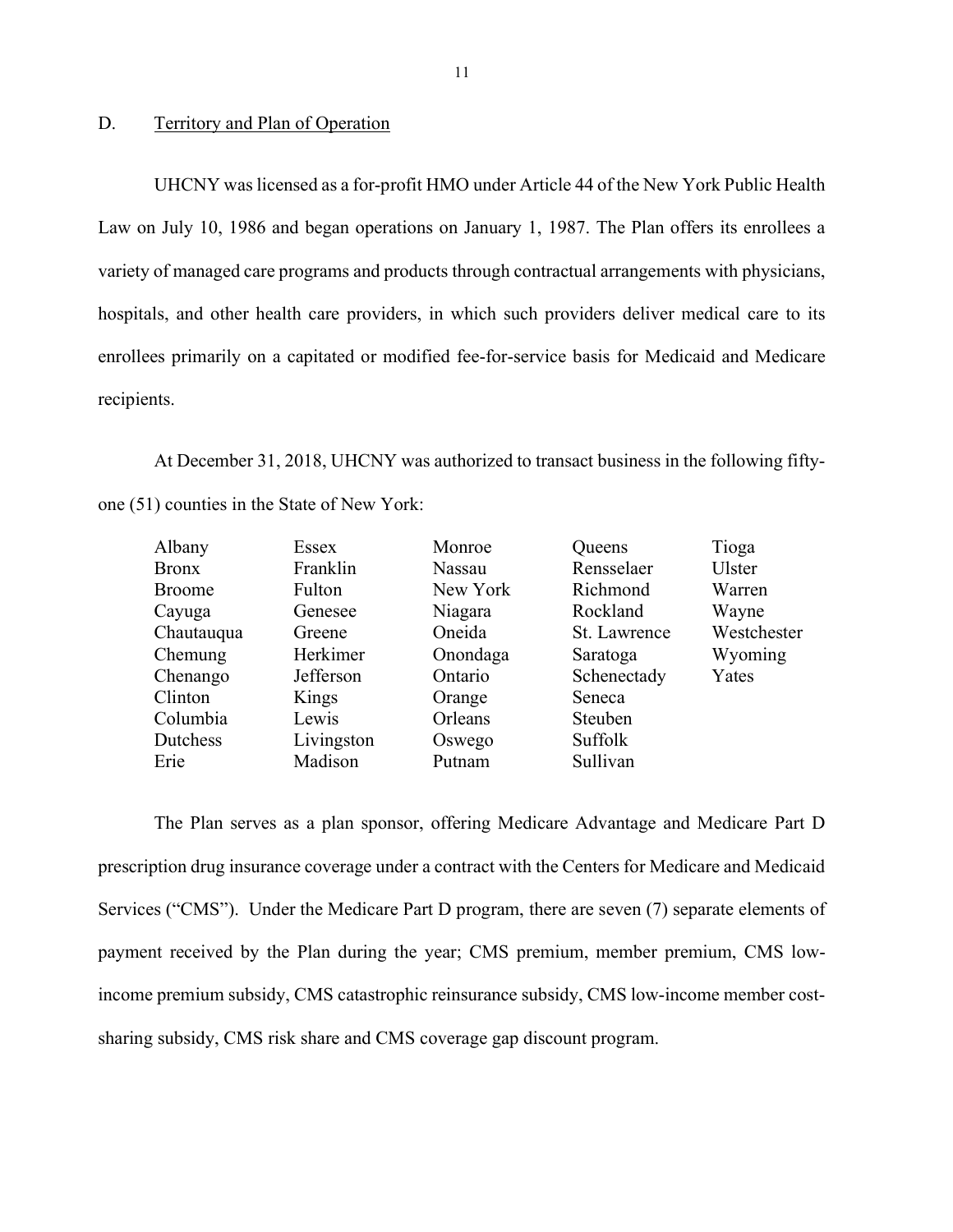The Medicare Advantage product offered by the Plan in the State of New York includes complete individualized care planning and care benefits for aging, disabled, and chronically ill individuals. Medicare Advantage offers these long-term care services in nursing homes, community-based settings, and private homes.

The Plan has a contract with the State of New York Office of Health Insurance Programs to provide health care services to Medicaid, Family Health Plus, Child Health Plus, Medicaid Advantage (programs for uninsured children and adults) and UnitedHealthcare Dual Advantage – Medicare & Medicaid (dual eligible Medicare/Medicaid beneficiaries).

Effective December 2012, the Plan began offering a Managed Long-Term Care product for New York non-custodial eligible beneficiaries. Managed Long-Term Care Plans provide longterm care services like home health and nursing home care and ancillary and ambulatory services (including dentistry and medical equipment) and receives Medicaid payments for these services. Members receive services from their primary care physicians and inpatient hospital services using their Medicaid and/or Medicare cards.

Total Revenue during the five-year examination period were as follows:

| Year | <b>Total Revenue</b> |
|------|----------------------|
| 2018 | \$5,344,153,001      |
| 2017 | \$4,412,633,060      |
| 2016 | \$3,870,213,256      |
| 2015 | \$3,025,169,787      |
| 2014 | \$2,481,103,269      |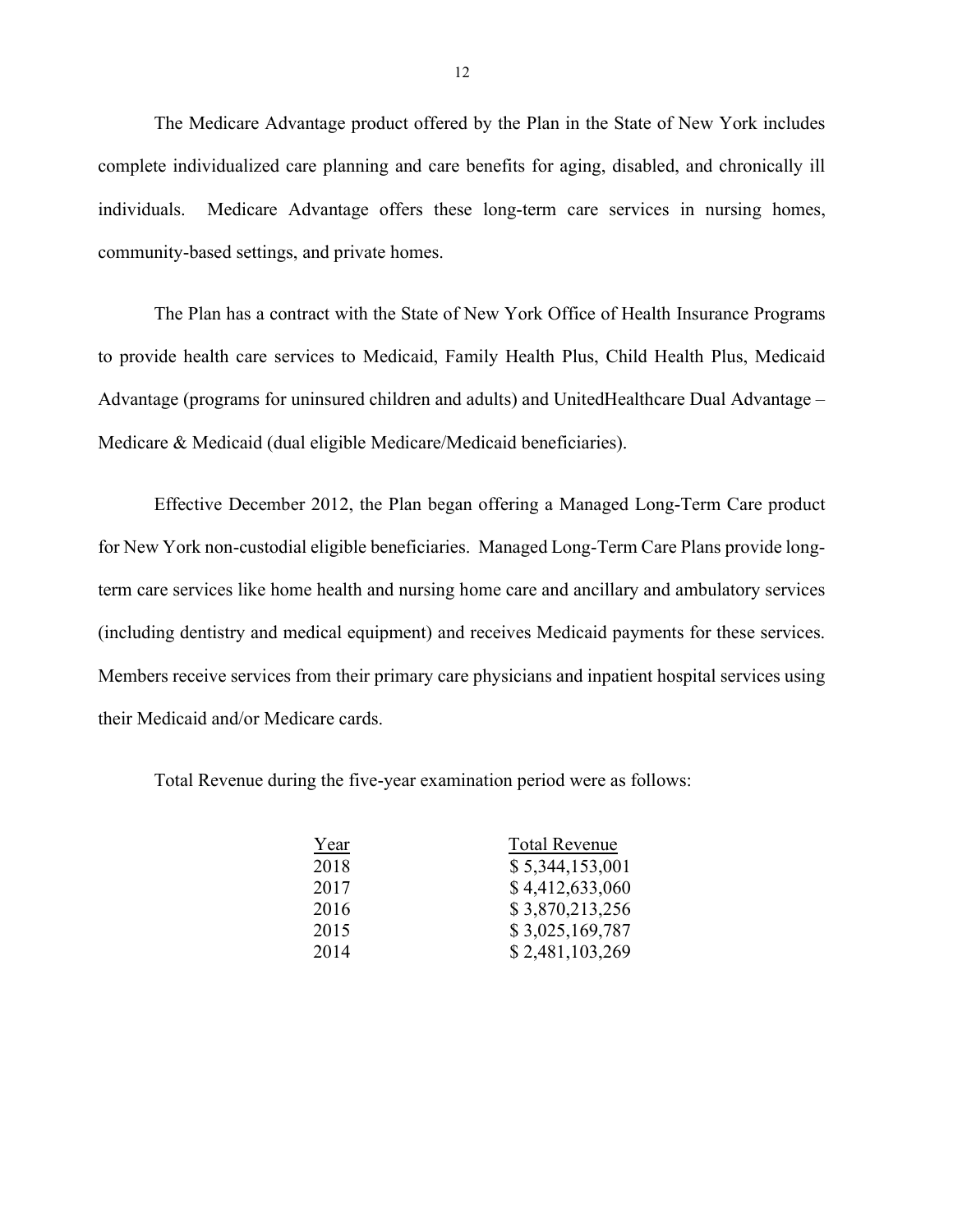## E. Growth of the Plan

As of December 31, 2018, the Plan had 794,302 members. The Plan's members, by line of business during the examination period were as follows:

| Year | Long-<br>Term Care | Essential<br>Plan | <b>HARP</b> | Medicare | Medicaid | Child<br>Health Plus | <b>HMO</b> | Total   |
|------|--------------------|-------------------|-------------|----------|----------|----------------------|------------|---------|
| 2018 | 4,158              | 110,450           | 9,038       | 142,371  | 468,956  | 52,730               | 6,599      | 794,302 |
| 2017 | 3,679              | 100,168           | 6,213       | 92,606   | 471,727  | 47,695               | 5,883      | 727,971 |
| 2016 | 2,626              | 87,472            | 4,754       | 69,341   | 461,855  | 41,610               | 8,230      | 675,888 |
| 2015 | 1,596              | 0                 | 2,151       | 51,385   | 475,027  | 33,591               | 9,871      | 573,621 |
| 2014 | 1,131              | $\Omega$          | $\Omega$    | 35,864   | 438,318  | 30,564               | 5,857      | 511,734 |

The Plan's net admitted assets, capital and surplus, total revenues and net income during the period under examination were as follows:

| Year | Net Admitted<br>Assets | Capital and<br>Surplus | <b>Total Revenue</b> | Net Income    |
|------|------------------------|------------------------|----------------------|---------------|
| 2018 | \$1,295,798,718        | \$612,960,314          | \$5,344,153,001      | 46,641,453    |
| 2017 | \$1,195,015,849        | \$570,803,671          | \$4,412,633,060      | \$107,134,302 |
| 2016 | \$1,096,249,169        | \$568,005,040          | \$3,870,213,256      | \$115,182,511 |
| 2015 | 846, 115, 374          | \$455,854,822          | \$3,025,169,787      | \$106,034,702 |
| 2014 | 648, 157, 256          | \$363,008,308          | \$2,481,103,269      | \$112,260,717 |

## F. Reinsurance

There was no significant reinsurance assumed or ceded during 2018.

## G. Holding Company System

UHCNY is a wholly-owned subsidiary of AmeriChoice, and its ultimate parent is UHG, a publicly traded corporation domiciled in the State of Delaware.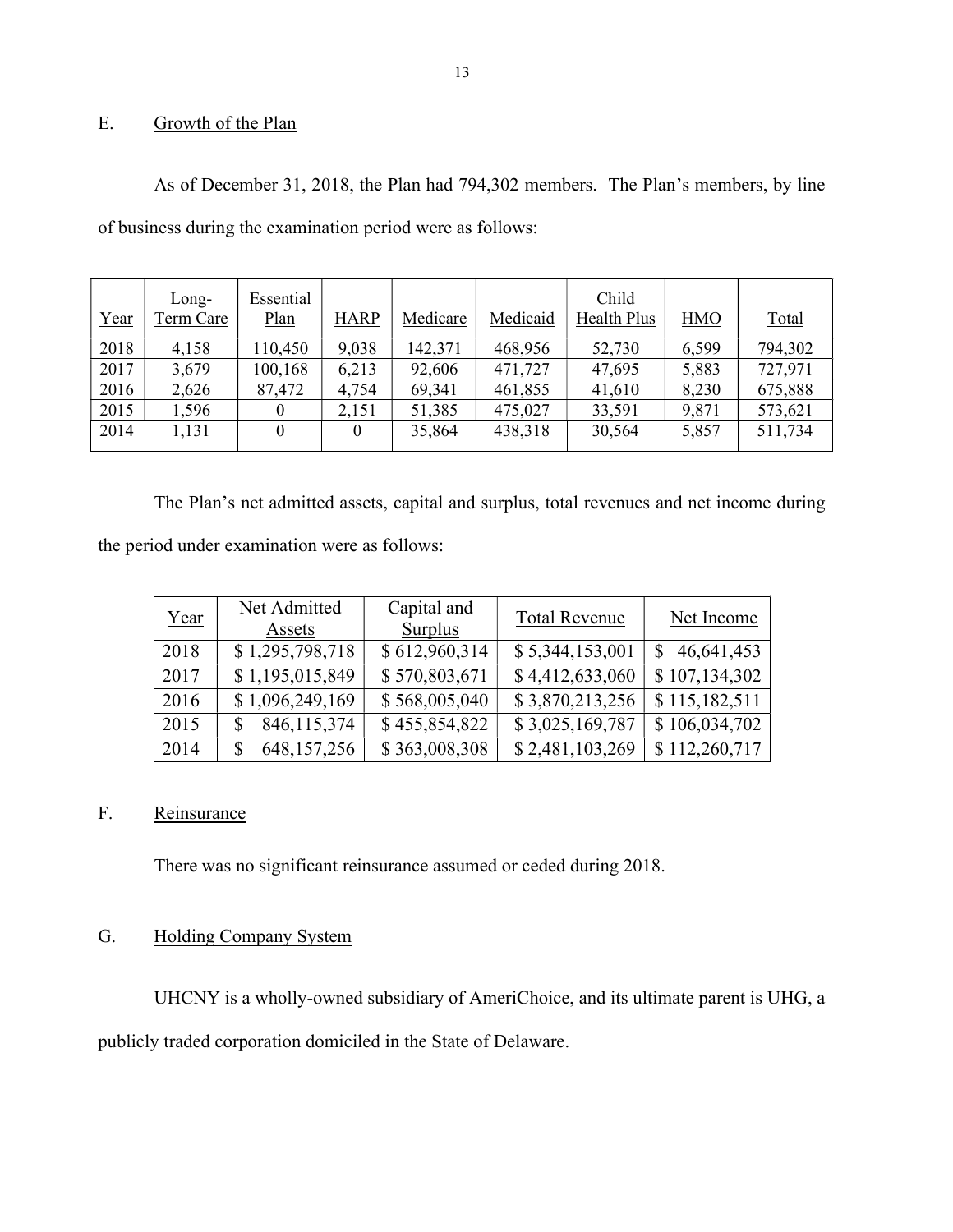As a member of a holding company system, UHCNY is required to file registration statements pursuant to the requirements of Part 98-1.16(e) of the Administrative Rules and Regulations of the Health Department (10 NYCRR 98-1.16) and Insurance Regulation 52 (11 NYCRR 80). All pertinent filings made regarding the aforementioned statutes during the examination period were reviewed, and no exceptions were noted.

The following is an excerpt of the organizational chart of the Plan's holding company system as of December 31, 2018:

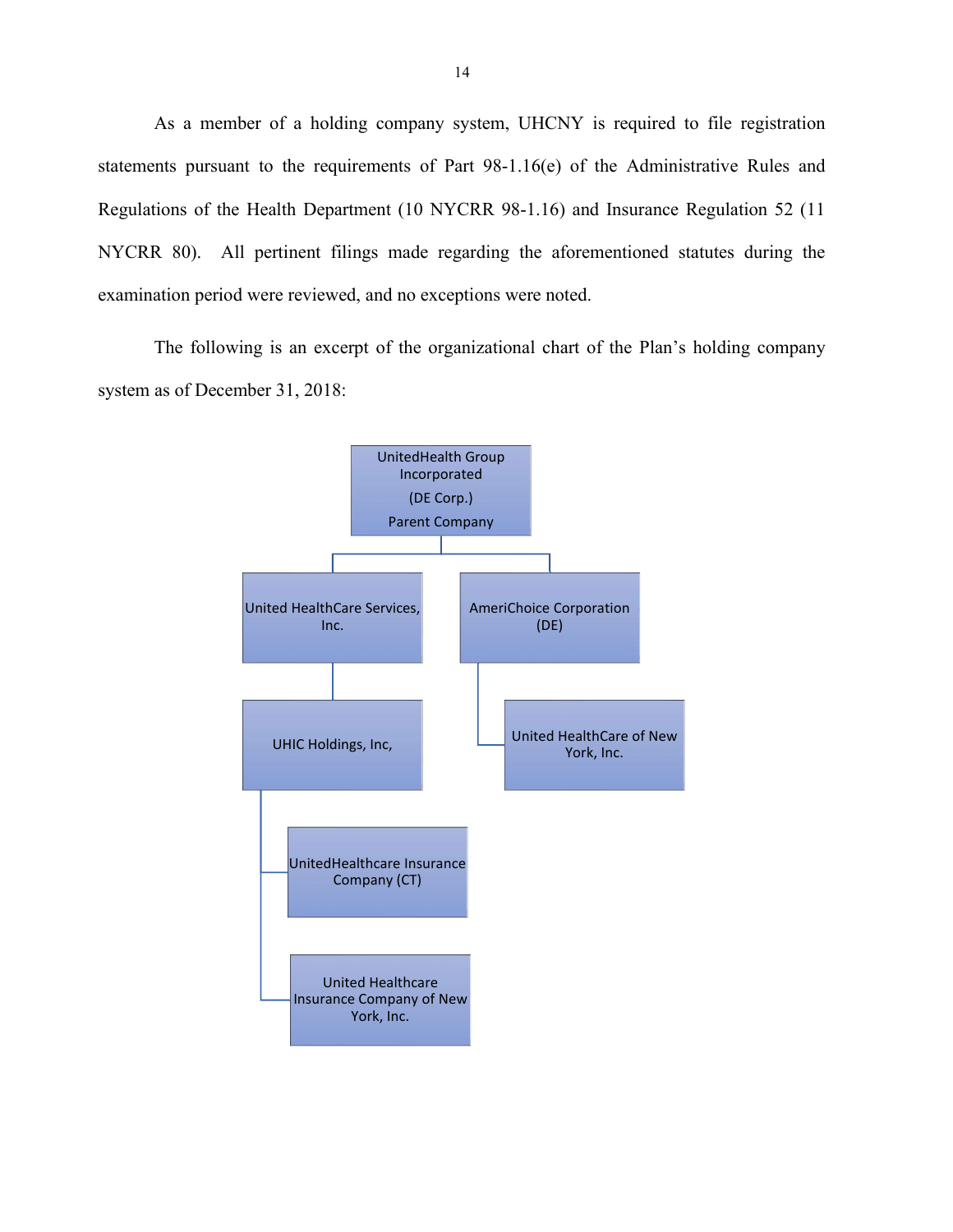The following is a summary of UHCNY's relationship with several of the entities shown

above:

- UHG is a Delaware corporation that is publicly traded and the ultimate parent of UHCNY UHICNY, AmeriChoice Corporation, UnitedHealthcare Services, Inc. ("UHS"), and over one hundred and fifty (150) other affiliated companies.
- UHS, a management services company within UHG, provides administrative, financial, management, accounting, underwriting, marketing, legal, medical provider, member services, medical management, agency development, employee management and benefit, information systems, and other general and administrative services to affiliated companies within UHG's holding company system. Most of the directors and officers of the Plan and various UHG companies are considered employees of UHS rather than the individual insurers under UHG's holding company system.
- AmeriChoice Corporation is a Delaware corporation and the parent corporation of UHCNY and various other companies.

#### H. Intercompany Transactions and Agreements

 The Plan is party to numerous intercompany agreements with its affiliates, which are subject to the Department's review and approval. These agreements involve activities such as administrative services, cash management, investment management, tax allocation, revolving credit, pharmacy benefits management, and reinsurance.

A brief summary of the Plan's key agreements is as follows:

#### Management and Administrative Services Agreement

Effective January 1, 2014, UHCNY entered into a Management Services Agreement with UHS whereby UHS provides management and operational support to UHCNY. This Management Services Agreement replaced and superseded the Management Agreement and First Amendment (effective January 1, 2008). The Management fees and all allocations to UHCNY appear to be fair, reasonable and in conformity with required customary insurance accounting practices.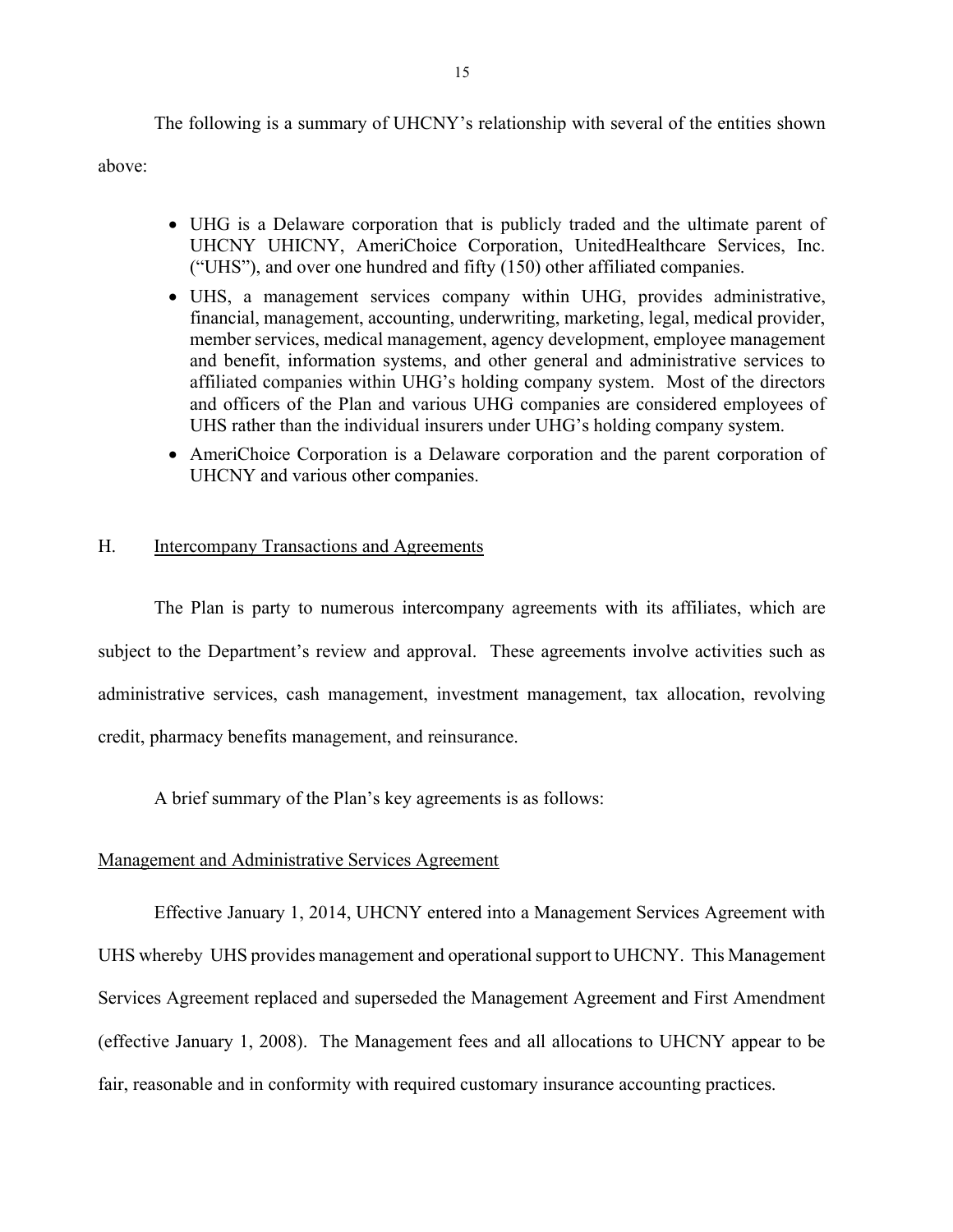The Management Services Agreement was submitted the Department on September 25, 2013 and was approved on March 27, 2014. The Management Services Agreement was approved by the Department of Health on January 6, 2014.

Effective January 1, 2015, UHCNY entered into the First Amendment to the Management Services Agreement (the "First Amendment") with UHS. The First Amendment reflects modifications in the Third-Party Administrator and other services provisions, Medicare provisions, Medicaid – other state program provisions, the addition of an Exchange Regulatory Appendix provisions and other provisions. The First Amendment was submitted to the Department on November 12, 2014 and was approved on December 24, 2014.

Effective November 1, 2017, UHCNY entered into the Second Amendment to the Agreement (the "Second Amendment"). The Second Amendment implemented an updated methodology for calculating management fees, specifically, a current year true-up. The Second Amendment was submitted to the Department on January 17, 2017 and was approved on February 15, 2017. Additionally, the Amendment was approved by the Department of Health on October 3, 2017. Although the amendment was filed with the Department requesting an effective date of March 1, 2017, the effective date was changed to November 1, 2017, due to the timing of the Department of Health's approval.

Subsequent to the as of date of the examination, the Plan entered into a Third Amendment (the "Third Amendment"), whereby the term of the agreement was extended to December 31, 2023. The Third Amendment was submitted to the Department on November 12, 2018, and was approved on December 18, 2018. The Third Amendment was approved by the Department of Health on November 20, 2018.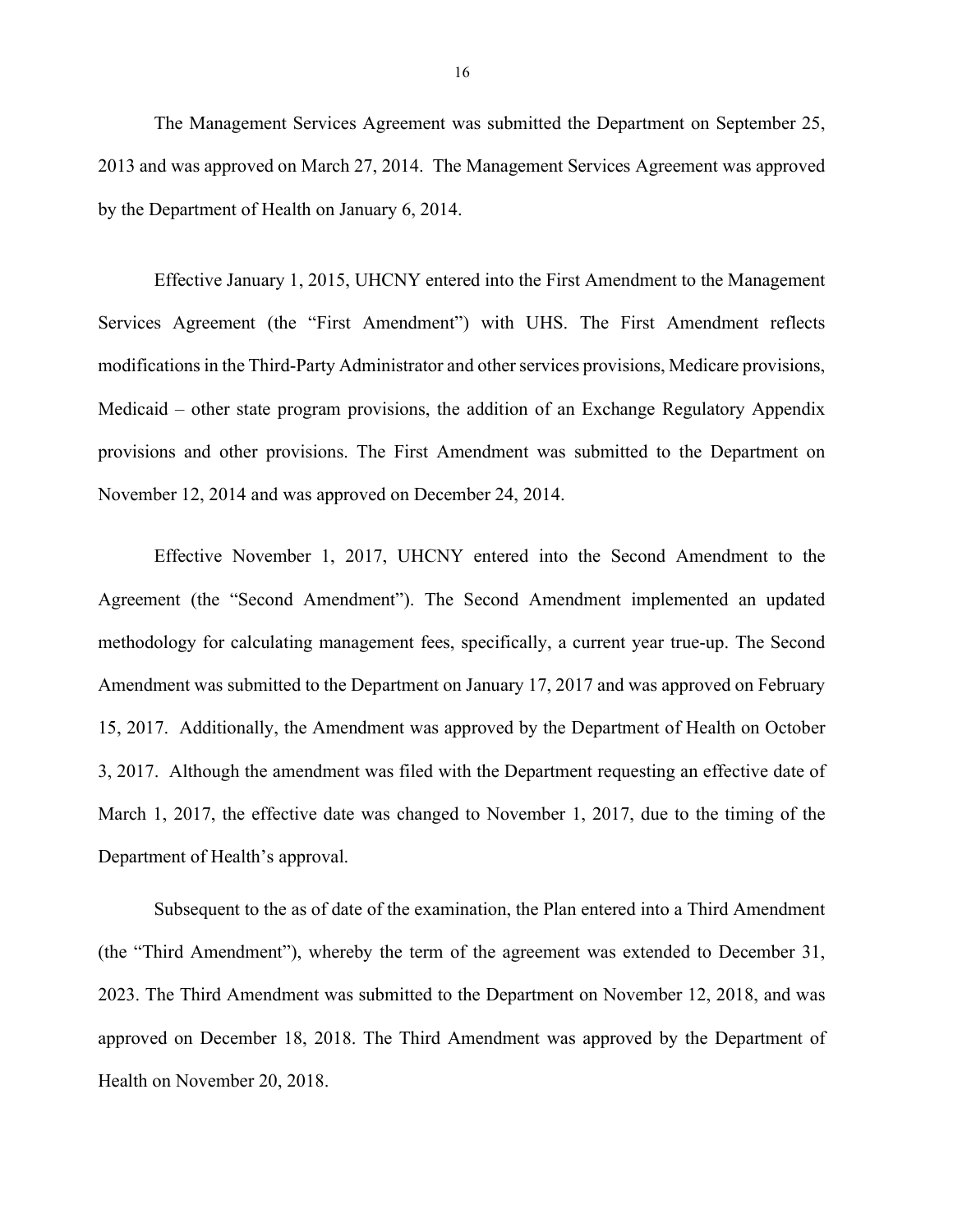#### Premium Allocation Agreement

Effective June 1, 2001, UHCNY and UHICNY entered into a Premium Allocation Agreement. Pursuant to the Premium Allocation Agreement, UHICNY sells group medical insurance and out-of-network insurance coverage for point-of-service products marketed in conjunction with HMO contracts offered by its HMO affiliate, UHCNY. Both UHCNY and UHICNY are entitled to receive consideration for insurance coverage marketed and issued in conjunction with products marketed and issued by UHCNY. The Premium Allocation Agreement was submitted to the Department on July 1, 2004 and approved on December 17, 2004.

#### Facility Participation Agreement

Effective June 1, 2016, UHCNY entered into a Facility Participation Agreement (the "Agreement") with AxelaCare Intermediate Holdings, LLC. ("AxelaCare"). Under the terms of the Agreement, AxelaCare provides home infusion therapy services, including per diem nursing services and the cost of drugs. The Agreement is available to be used by all products offered by UHCNY. The Agreement was submitted to the Department on December 22, 2015 and was approved on January 15, 2016.

Subsequent to the examination date, the Plan entered into the First Amendment (the "First Amendment") of the Facility Participation Agreement. The Amendment was submitted to the Department of Health and was approved on February 27, 2019. The total administrative costs for this agreement is less than 25% of the Plan's total costs, therefore, it does not meet the threshold for review under Part 98-1.11 of the Administrative Rules and Regulations of the Health Department (10 NYCRR 98-1.11). The executed Agreement was filed with the Department on April 30, 2019.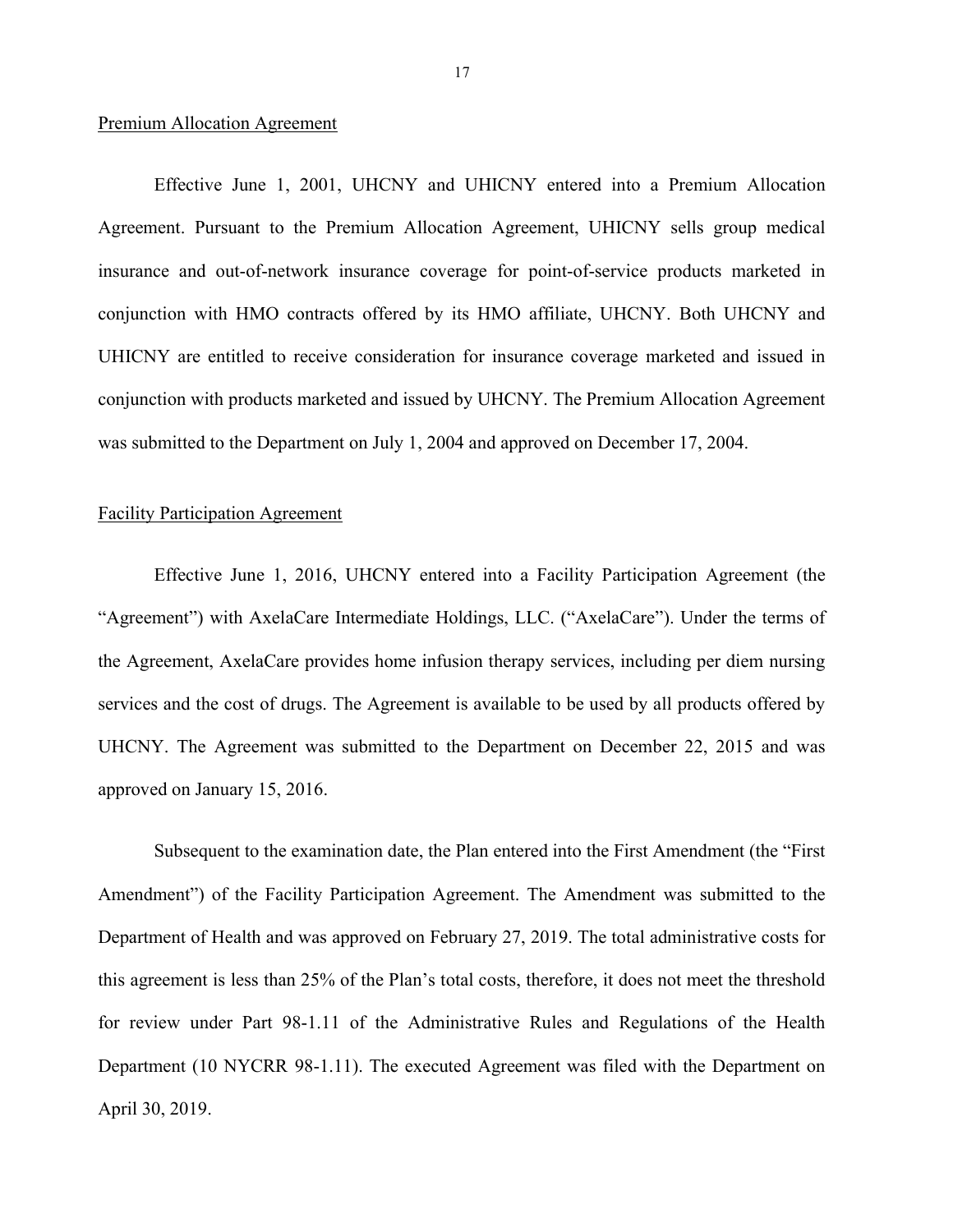#### Subordinated Revolving Credit Agreement

The Plan holds an \$8,000,000 subordinated revolving credit agreement ("Credit Agreement") with UHG at an interest rate of London InterBank Offered Rate ("LIBOR") plus a margin of 0.50%. This Credit Agreement is subordinate to the extent that it does not conflict with any credit facility held by either party. The aggregate principal amount that may be outstanding at any time is the lesser of 3% of the Plan's admitted assets or 25% of the Plan's policyholder surplus as of December  $31<sup>st</sup>$  of the preceding year. The Credit Agreement is for a one-year term and automatically renews annually, unless terminated by either party.

Effective June 1, 2012, the Plan entered into an amended and restated Subordinated Revolving Credit Agreement ("Amended Credit Agreement") with UHG. This Amended Credit Agreement replaces and supersedes the original Credit Agreement. Pursuant to the Amended Credit Agreement, UHG provides the Plan with a short-term borrowing facility where UHCNY may borrow funds upon demand from UHG up to a maximum of \$100,000,000, at an interest rate equal to LIBOR plus 50 basis points. The Amended Credit Agreement was submitted to the Department on April 11, 2012 and was approved on May 21, 2012. The same was also submitted to the Department of Health on April 11, 2012 and approved on September 20, 2012.

No amounts were outstanding under the Amended Credit Agreement at December 31, 2018.

#### Pharmacy Benefits Management

Effective January 1, 2013, the Plan entered into a Pharmaceutical Benefits Management ("PBM") Agreement with an affiliated entity, OptumRx. Pursuant to this agreement, OptumRx provides UHCNY with core prescription drug benefit services and mail order pharmacy services. Under the core prescription drug benefit services, OptumRx establishes and maintains a network of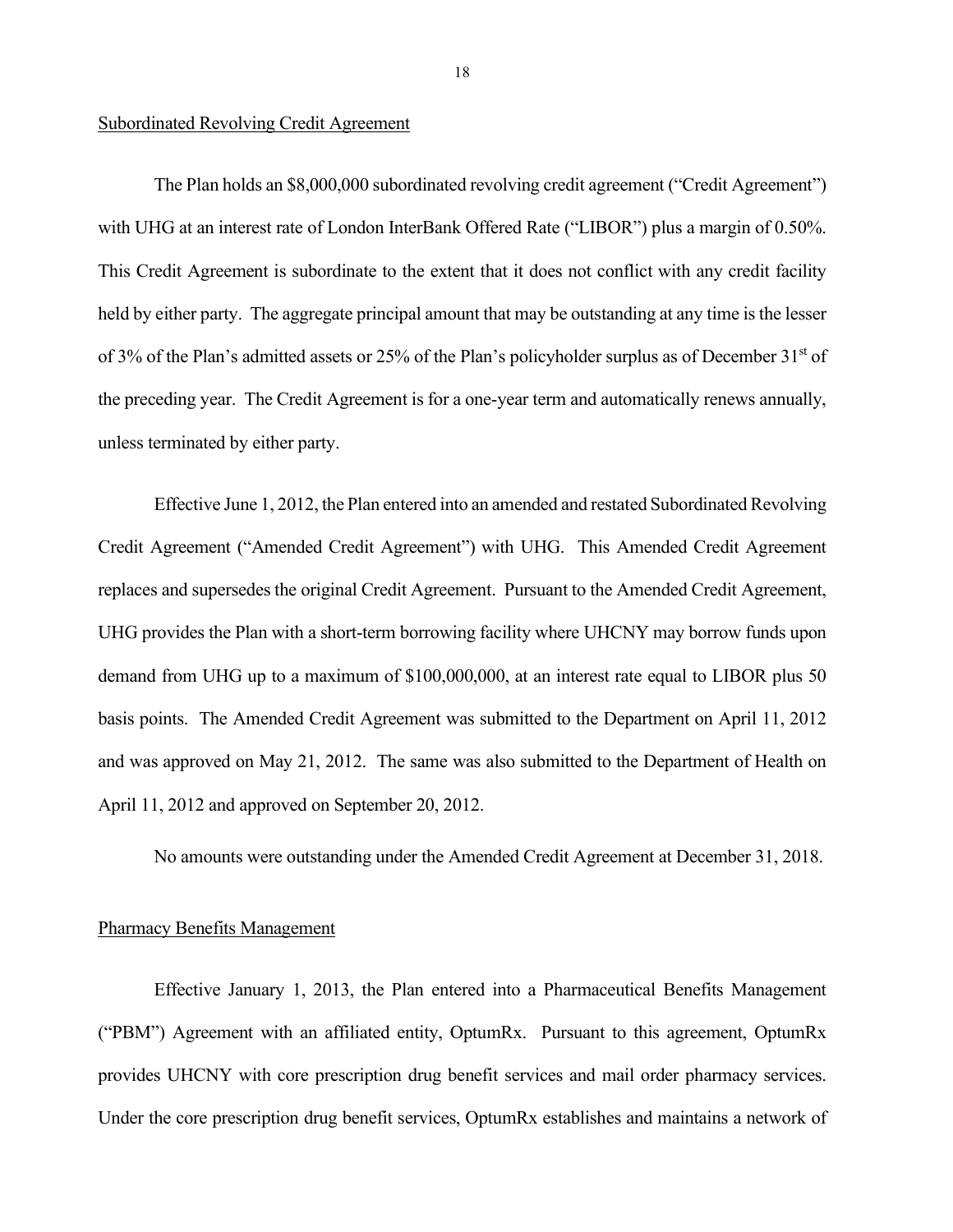pharmacies to service the benefit plans, provide claims processing services, benefits administration and support, marketing and sales support, account management services, rebate administration, clinical services and finance and analytical support services. Under the mail order pharmacy services, OptumRx provides UHCNY with mail order network prescription services. UHCNY remains ultimately responsible for the pharmacy benefit administration services provided to its members. Fees related to the PBM Agreement are calculated on a per-claim basis.

The PBM agreement was submitted to the Department on November 29, 2012 and approved on May 29, 2013; it replaced UHCNY's previous agreement with Medco Health Solutions, Inc.

Effective January 1, 2018, the above agreement was replaced with the First Amended and Restated Medicare Prescription Drug Benefit Administration Agreement with the same parties as the previous agreement. The agreement was submitted to the Department on November 30, 2017 and was acknowledged January 2, 2018 and approved on February 12, 2018. The agreement was also been filed with the Department of Health and is still pending approval.

#### Tax Sharing Agreement

On October 1, 1996, the Plan became a party to a Tax Sharing Agreement ("TSA") with UHG and as a result, is included in a consolidated federal income tax return with UHG and some of its affiliates. Federal income taxes are paid to/or refunded by UHG pursuant to the terms of the TSA and equate to approximately the amount each party to the agreement would be responsible for, with the exception of net operating losses and capital losses. For these losses, the Plan receives a benefit at the federal rate in the current year for taxable losses incurred in that year, to the extent losses can be utilized in the consolidated federal income tax return of UHG. UHG currently files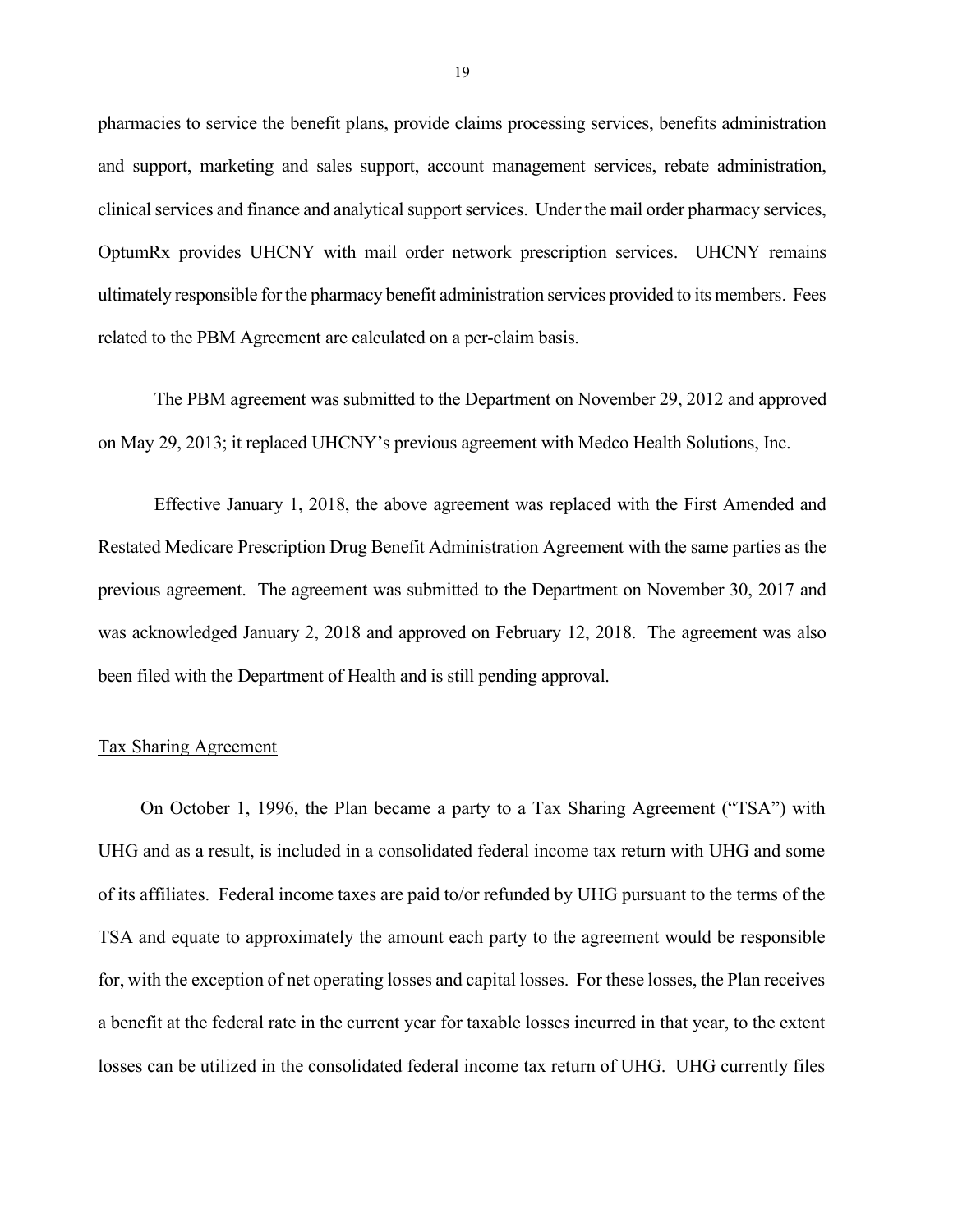income tax returns in the U.S. federal jurisdiction, various states, and foreign jurisdictions. The original TSA was approved by the Department on February 7, 1996.

In addition to the agreements described above, the Plan maintains several other agreements with its affiliates.

#### I. Accounts and Records

#### Evaluation of Controls in Information Systems

The Plan's Information Systems ("IS") applies to UHG and all of its wholly-owned subsidiaries. The IS function is managed broadly and includes the operations of UHCNY. UHG is responsible for maintaining the overall technology infrastructure utilized for data processing by the business segments within the Plan.

The IS portion of the examination was performed in accordance with the Handbook, utilizing the Exhibit C (*Evaluation of Controls in Information Technology*) approach. The examiners' review of the IS controls included: IS management and organizational controls; application and operating system software change controls; system and program development controls; overall systems documentation; logical and physical security controls; contingency planning; local and wide area networks; personal computers; and mainframe controls.

The examiners evaluated the IS internal control testing performed by UHG's SOX function, the IAD and its independent auditors, D&T, and performed a review of end user computing and IS outsourcing controls. As a result of the procedures performed, the examiners concluded that Information Technology ("IT") general controls and general application controls were functioning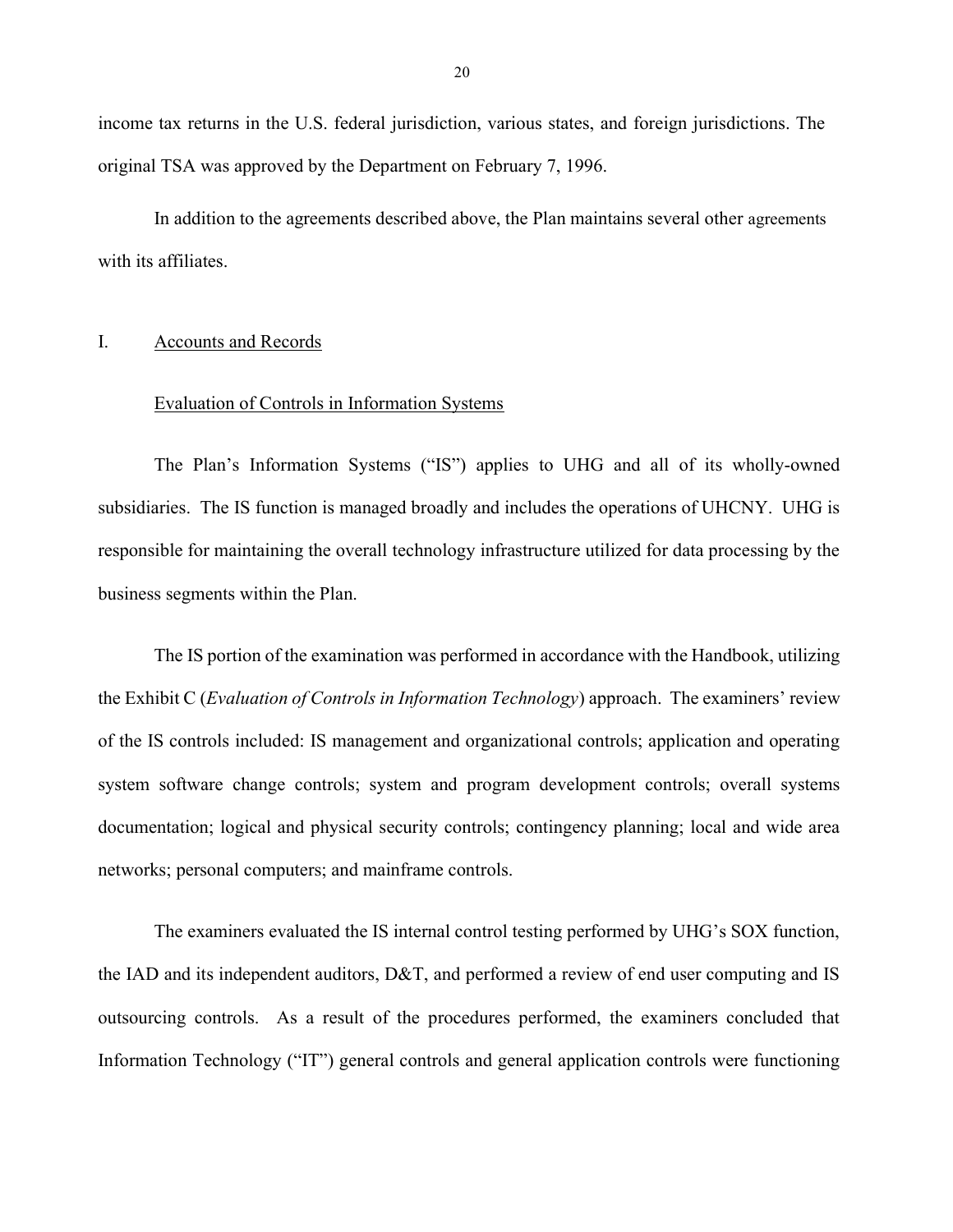as management intended and that an effective system of internal controls is in place and conducive to the accuracy and reliability of financial information processed and maintained by the Plan.

There were no significant deficiencies or material adverse findings as a result of the review.

### J. Significant Operating Ratios

The following ratios have been computed as of December 31, 2018, based upon the results of this examination:

| Description                                        | Ratio    |
|----------------------------------------------------|----------|
| Net Change in Capital and Surplus                  | 7.40%    |
| Liquid Assets & Receivables to Current Liabilities | 182.9%   |
| Premium and Risk Revenue to Capital and Surplus    | 8.7 to 1 |
| <b>Medical Loss Ratio</b>                          | 84.6%    |
| <b>Combined Loss Ratio</b>                         | 98.9%    |
| Administrative Expense Ratio                       | $14.3\%$ |

The above ratios fell within the benchmark ranges set forth in the Financial Analysis Solvency Tools ("FAST") scoring ratios of the NAIC.

The underwriting ratios below are on an earned-incurred basis and encompass the five-year

period covered by this examination:

|                                 | Amounts          | Ratios  |
|---------------------------------|------------------|---------|
| Claims                          | \$15,948,402,260 | 83.4%   |
| Claim adjustment expenses       | 715,059,207      | $3.7\%$ |
| General administrative expenses | 1,724,283,243    | $9.0\%$ |
| Net underwriting gain           | 745,527,663      | $3.9\%$ |
| Premiums written                | \$19,133,272,373 | 100.0%  |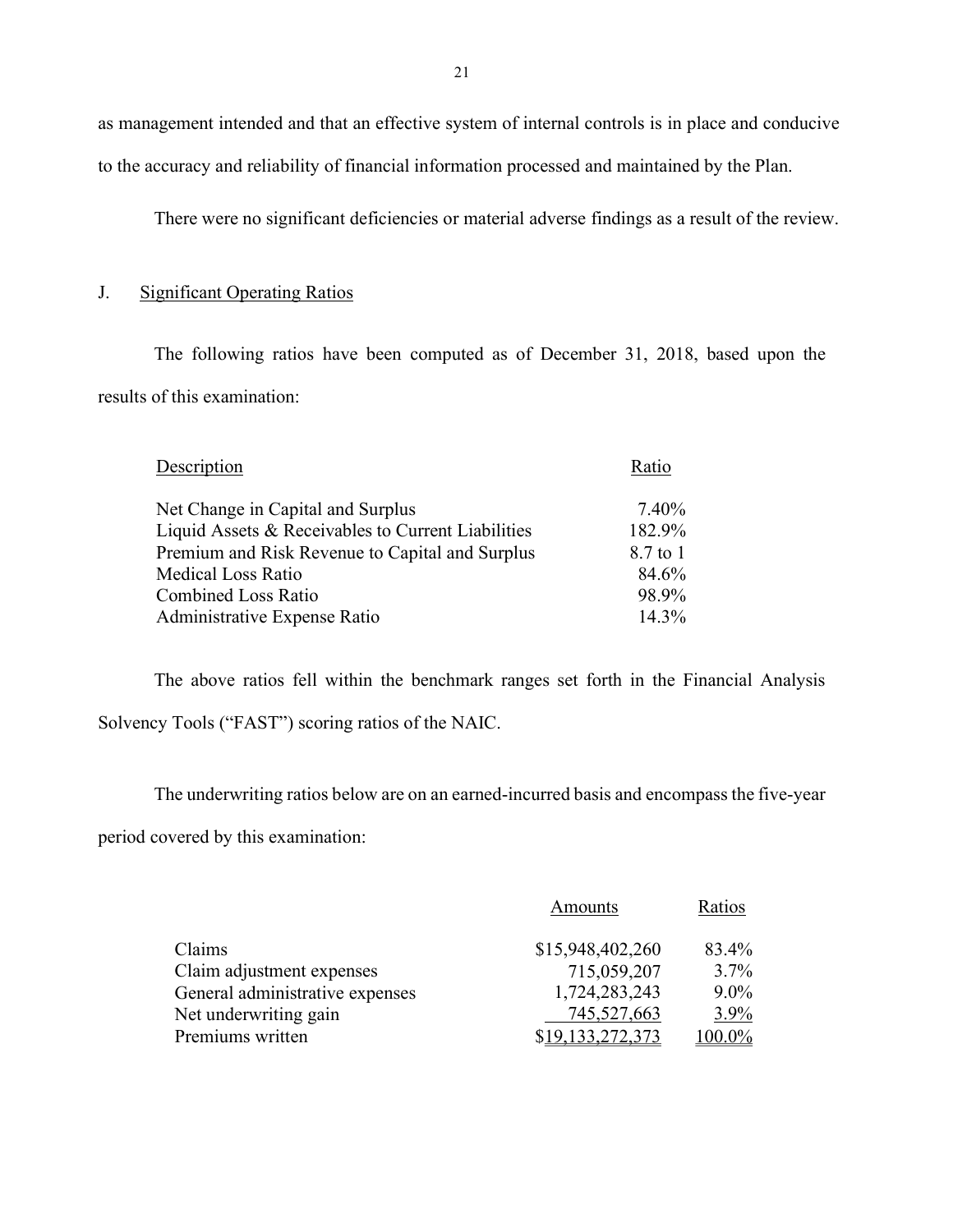#### 3. MEDICAL LOSS RATIO

UHCNY's 2018 Medical Loss Ratio ("MLR") Annual Reporting Form for the State of New York was examined to assess compliance with the requirements of Title 45 of the Code of Federal Regulations ("CFR"), Part 158, which implements Section 2718 of the Public Health Service Act ("PHS Act"). Section 2718 of the PHS Act, as added by the Affordable Care Act, generally requires health insurance companies to submit to the Secretary of the U.S. Department of Health and Human Services ("HHS"), an annual report on their MLRs. The MLR is the proportion of premium revenue expended by a company on clinical services and activities that improve health care quality in a given market. Section 2718 of the PHS Act also requires a company to provide rebates to consumers if it does not meet the MLR standard (82% in the individual and small group markets and 85% in the New York large group market).

This examination of the Plan's 2018 MLR Annual Reporting Form covered the reporting period January 1, 2016 through December 31, 2018, including 2016, 2017 and 2018 experience and claims run-out through March 31, 2019.

The examination was conducted in accordance with the NAIC's 24 MLR Agreed Upon Procedures ("MLR AUPs"). The MLR AUPs set forth the procedures for performing an examination to evaluate the validity and accuracy of the data elements and calculated amounts reported on the MLR Annual Reporting Form, and the accuracy and timeliness of any rebate payments, if applicable. The examination included assessing the principles used and significant estimates made by the Plan, evaluating the reasonableness of expense allocations, and determining compliance with relevant statutory accounting standards, MLR regulations and guidance, and the MLR Annual Reporting Form Filing Instructions.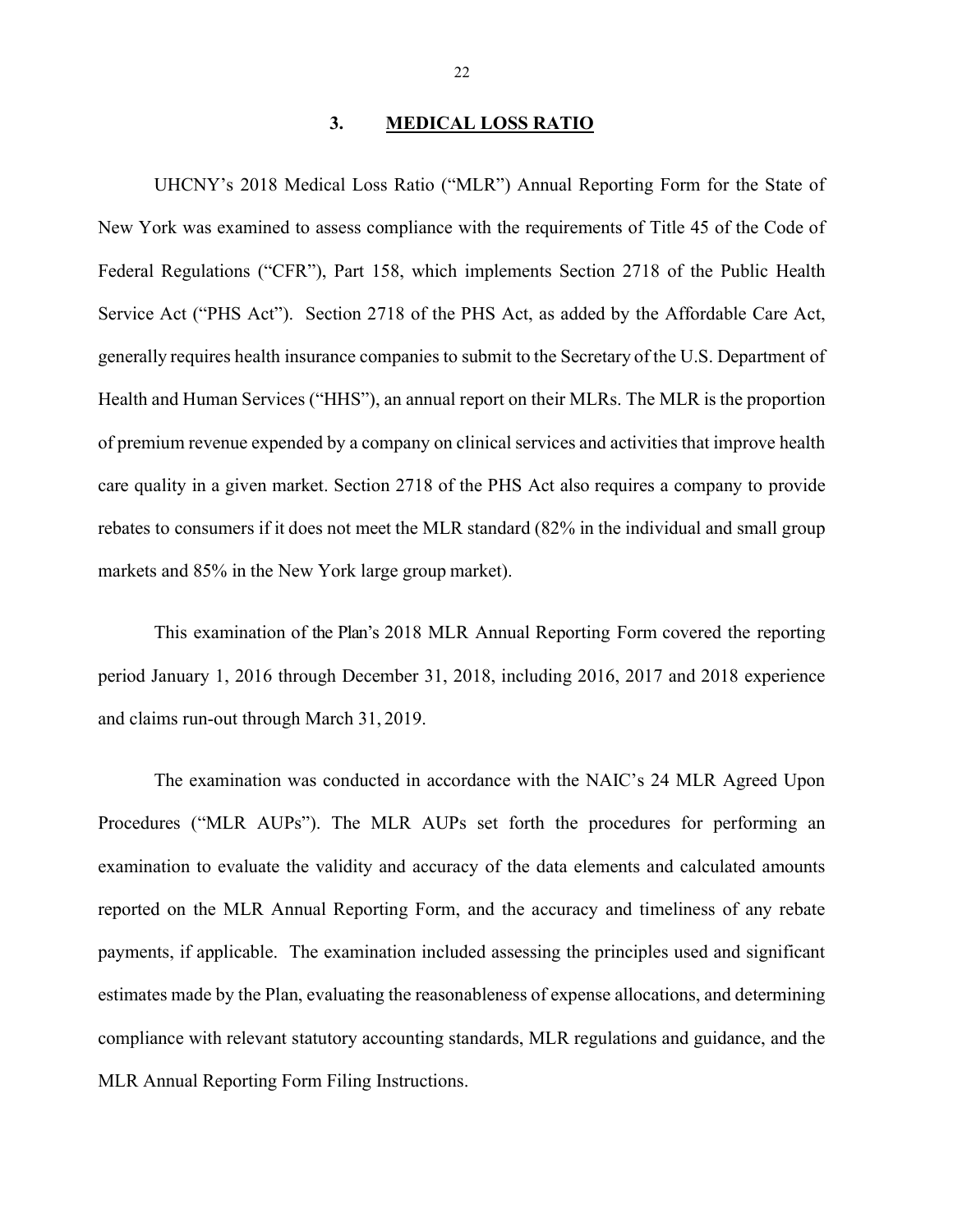Title 45 CFR §158.110(b) requires that a report for each MLR reporting year be submitted to the Secretary of HHS by July 31<sup>st</sup> of the year following the end of an MLR reporting year, on a form and in the manner prescribed by the Secretary of HHS. Based on the examiners' review, the 2018 MLR Annual Reporting Form filed by the Plan is fully compliant with the requirements of Title 45 CFR §158.

Title 45 CFR §§158.210 (a), (b) and (c) requires that an issuer must provide a rebate to enrollees if the issuer has an MLR below the required amount (82% in the individual and small group markets and 85% in the large group market, for the State of New York).

The Plan's three-year aggregate numerator and denominator for its individual market, the only segment in which the Plan wrote health coverage subject to MLR reporting and rebate requirements, along with the resulting Credibility-Adjusted MLR and rebate obligation, for the 2018 MLR Annual Reporting Form, as verified during the examination, were as follows:

| <b>MLR Components</b>                                                     | <b>Filed</b>  |
|---------------------------------------------------------------------------|---------------|
|                                                                           |               |
| <b>Adjusted Incurred Claims</b>                                           | \$192,447,255 |
| <i>Plus:</i> Quality Improvement Expenses                                 | 1,017,128     |
| Less: Cost-sharing reductions                                             | 239,550       |
| Less: Federal Transitional Reinsurance Program payments expected from HHS | 3,733,351     |
| Less: Federal Risk Adjustment Program net payments expected from (payable | 35,447,067    |
| Less: Federal Risk Corridors Program net payments (charges)               |               |
| <b>MLR Numerator</b>                                                      | \$154,044,415 |
|                                                                           |               |
| Premium Earned                                                            | \$162,397,894 |
| Less: Federal and State Taxes and Licensing/ Regulatory Fees              | 4,734,541     |
| <b>MLR Denominator</b>                                                    | \$157,663,353 |
|                                                                           |               |
| Preliminary MLR before Credibility-Adjustment                             | 97.7%         |
| Credibility-Adjustment                                                    | 1.9%          |
| <b>Credibility-Adjusted MLR</b>                                           | 99.7%         |
|                                                                           |               |
| <b>MLR</b> Standard                                                       | 82%           |
| <b>Rebate Amount</b>                                                      | \$0           |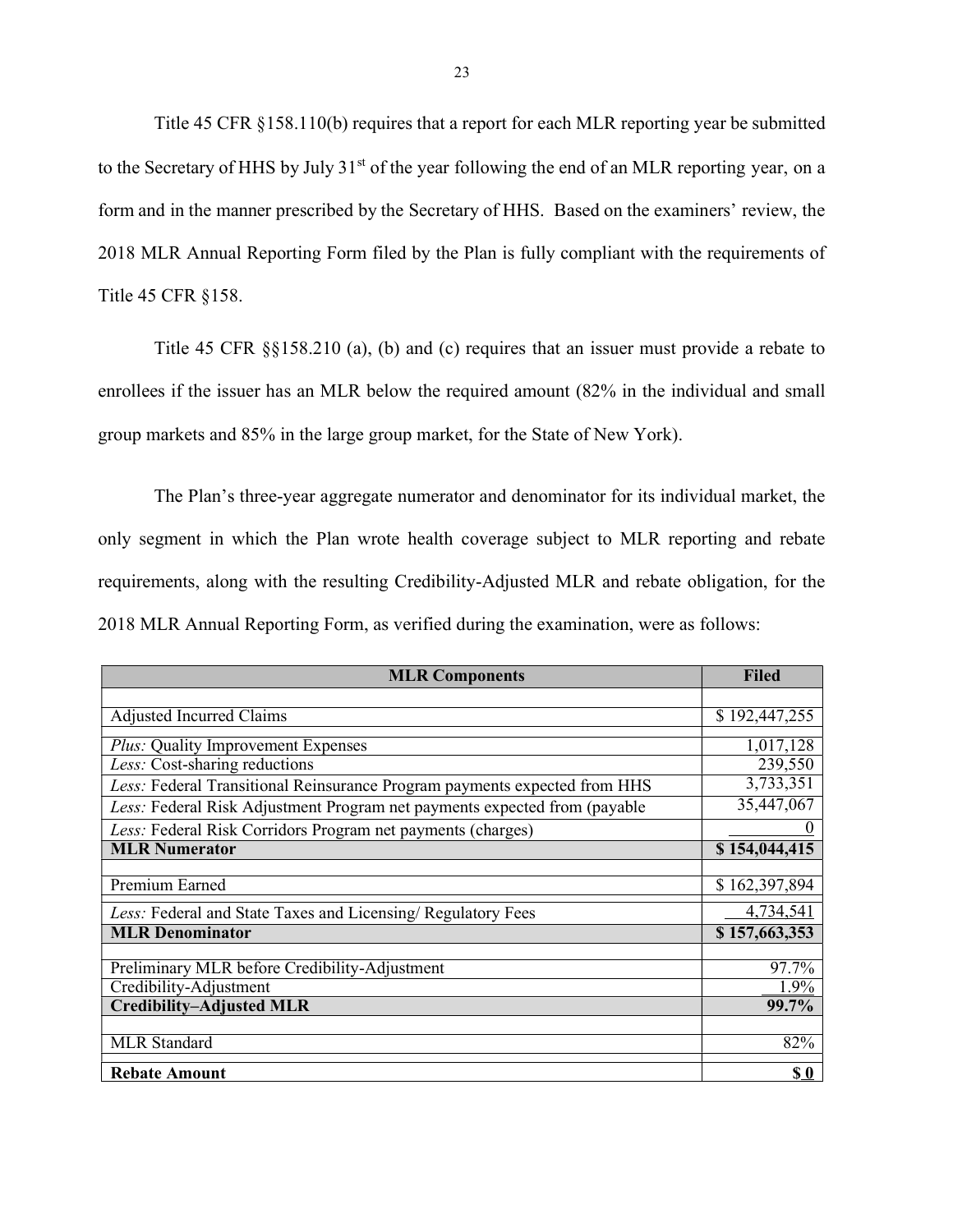#### A. Market Classification

According to Title 45 CFR §158.103, the applicable definitions of individual market, small group market and large group market according to Section 2791(e) of the Public Health Service Act ("PHS Act") are codified and applicable to the MLR calculation. Section 2791(e) of the PHS Act requires that small and large group market classifications be based on the *average number of* employees on the business days of the calendar year preceding the coverage effective date. In addition, according to Title 45 CFR §158.120, the MLR report must aggregate data for each entity licensed within the state where each health care coverage contract was issued, aggregated separately for the large group market, the small group market and the individual market.

The Plan reported that it only wrote health coverage subject to MLR reporting and rebate requirements in the individual market. The examiners reviewed a sample of individual policies to verify that the appropriate group size and market classification determination was applied by the Plan in accordance with 45 CFR §158.103. The samples of all policies, claims and other items tested during the examination were correctly assigned to the appropriate state, market and lines of business in accordance with Title 45 CFR §158.103 and Title 45 CFR §158.120.

#### B. MLR Numerator

According to Title 45 CFR §158.221(b), the numerator of the MLR calculation is comprised of incurred claims, as defined in Title 45 CFR §158.140, expenditures for activities that improve health care quality as defined in Title 45 CFR §158.150, and Title 45 CFR §158.151, Cost Sharing Reductions Program as defined in Title 45 CFR §158.140(b)(1)(iii) and Federal Transitional Reinsurance, Federal Risk Adjustment and Federal Risk Corridor Programs as defined by Title 45 CFR  $\S 158.140(b)(4)(ii)$ , as applicable.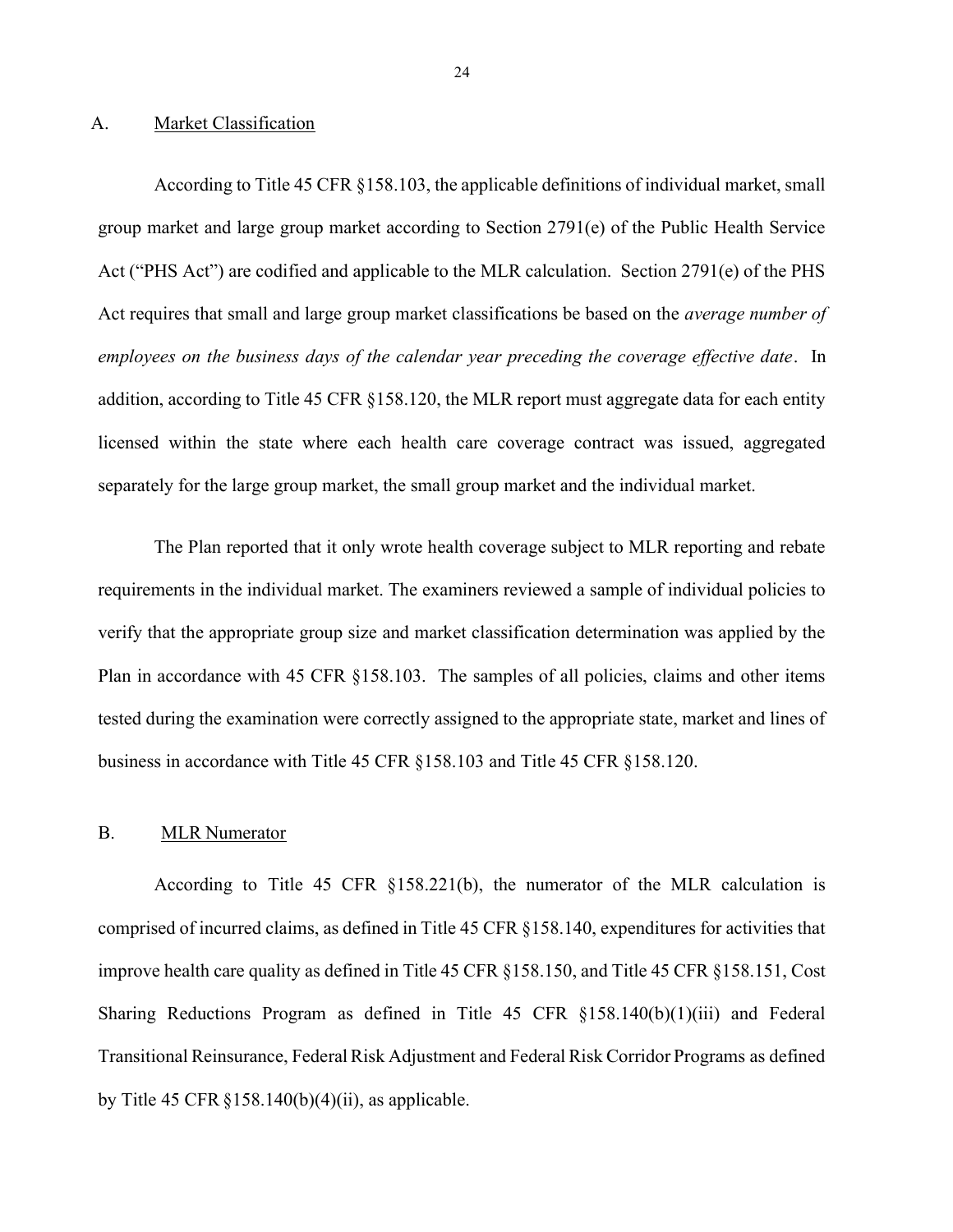Incurred Claims

The examiners reviewed the accuracy and appropriateness of the amounts reported within incurred claims as defined by Title 45 §CFR 158.140, including the verification of the data used by the Plan to calculate adjusted incurred claims and the validation of a sample of incurred claims reported by the Plan.

Based on the procedures performed, it was determined that the Plan's incurred claims were accurately reported on the MLR Annual Reporting Form.

#### Quality Improvement Activities ("QIA")

In accordance with Title 45 CFR §158.221(b)(8), effective with the 2018 MLR reporting year, the Plan reported QIA expenses equal to 0.8 percent of earned premium in all markets in lieu of reporting the actual expenditures for activities that improve health care quality, as defined in Title 45 CFR §158.150 and Title 45 CFR §158.151.

The examiners reviewed the calculation of health care QIA expenses reported on the 2018 MLR form, to ensure conformity with Title 45 CFR §158.221 and the 2018 MLR Annual Reporting Form Filing Instructions, and to confirm consistency with the calculation among the Plan's individual market and all affiliated issuers.

Based upon the procedures performed, it was determined that the Plan properly calculated and reported its QIA expenses in accordance with Title 45 CFR §158.221.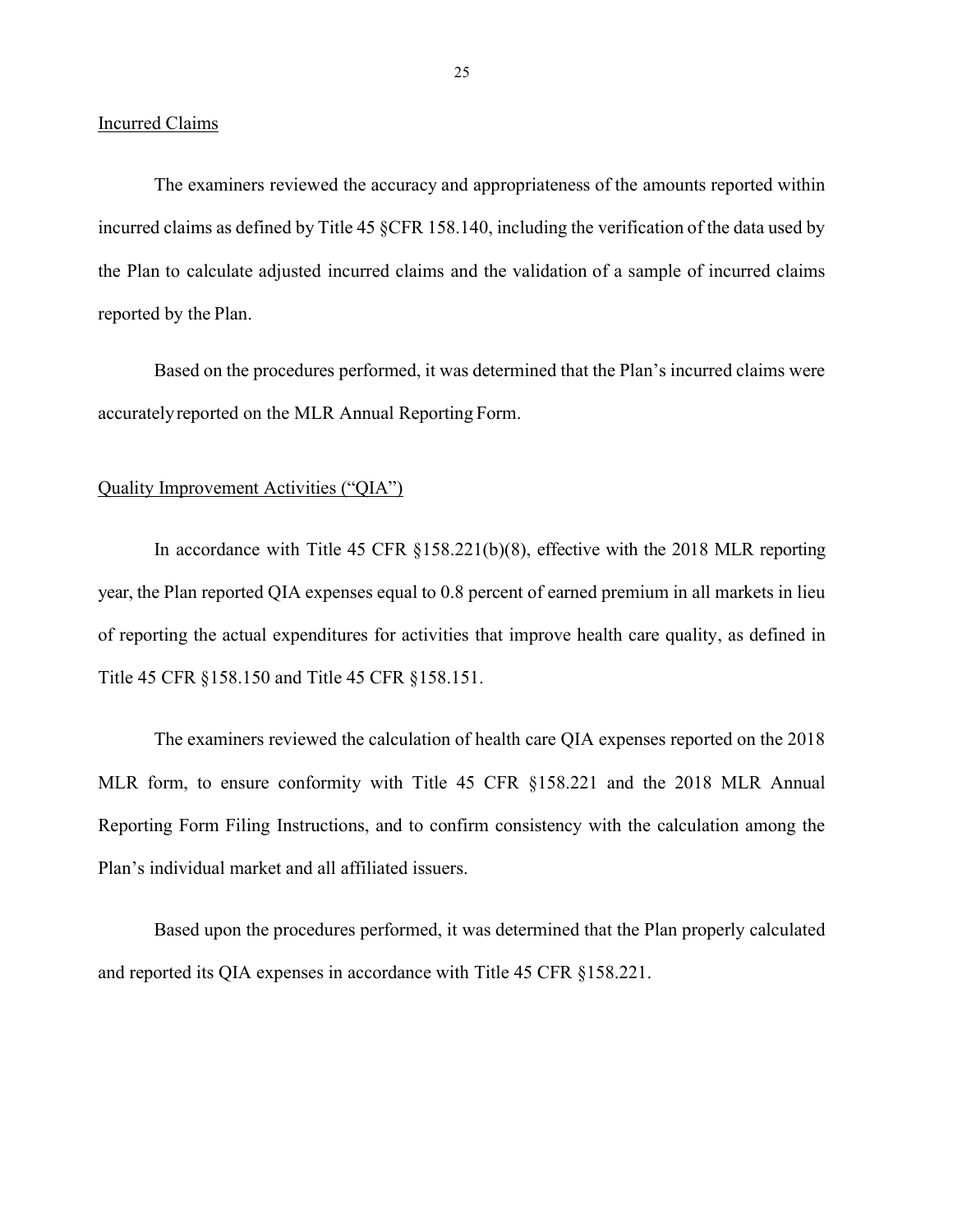#### Cost Sharing Reductions ("CSR")

In accordance with Title 45 CFR  $\S158.140(b)(1)(iii)$ , cost-sharing reduction payments received from HHS must be deducted from incurred claims to the extent not reimbursed to the provider furnishing the item or service.

Based on the procedures performed, it was determined that the Plan properly reported the advances payments of cost sharing reductions received from HHS as a deduction from incurred claims in accordance with Title 45 CFR  $\S 158.140(b)(1)(iii)$ .

#### Federal Premium Stabilization Programs

The examiners reviewed the accuracy of the amounts reported in connection with the Federal Transitional Reinsurance, Federal Risk Adjustment and Federal Risk Corridor Program as defined by Title 45 CFR §158.140(b)(4)(ii), including the verification of amounts to HHS program summary reports and the Plan's transactional records.

Based on the procedures performed, it was determined that the Plan's Federal Premium Stabilization Programs amounts were accurately reported on the Plan's MLR Annual Reporting Form.

#### C. MLR Denominator

In accordance with Title 45 CFR  $\S$ 158.22(c), the denominator of the MLR calculation is comprised of premium revenue, as defined in Title 45 CFR §158.130, minus federal and state taxes and licensing and regulatory fees, as defined in Title 45 CFR §158.161(a), and Title 45 CFR  $\S$ §158.162(a)(1) and (b)(1).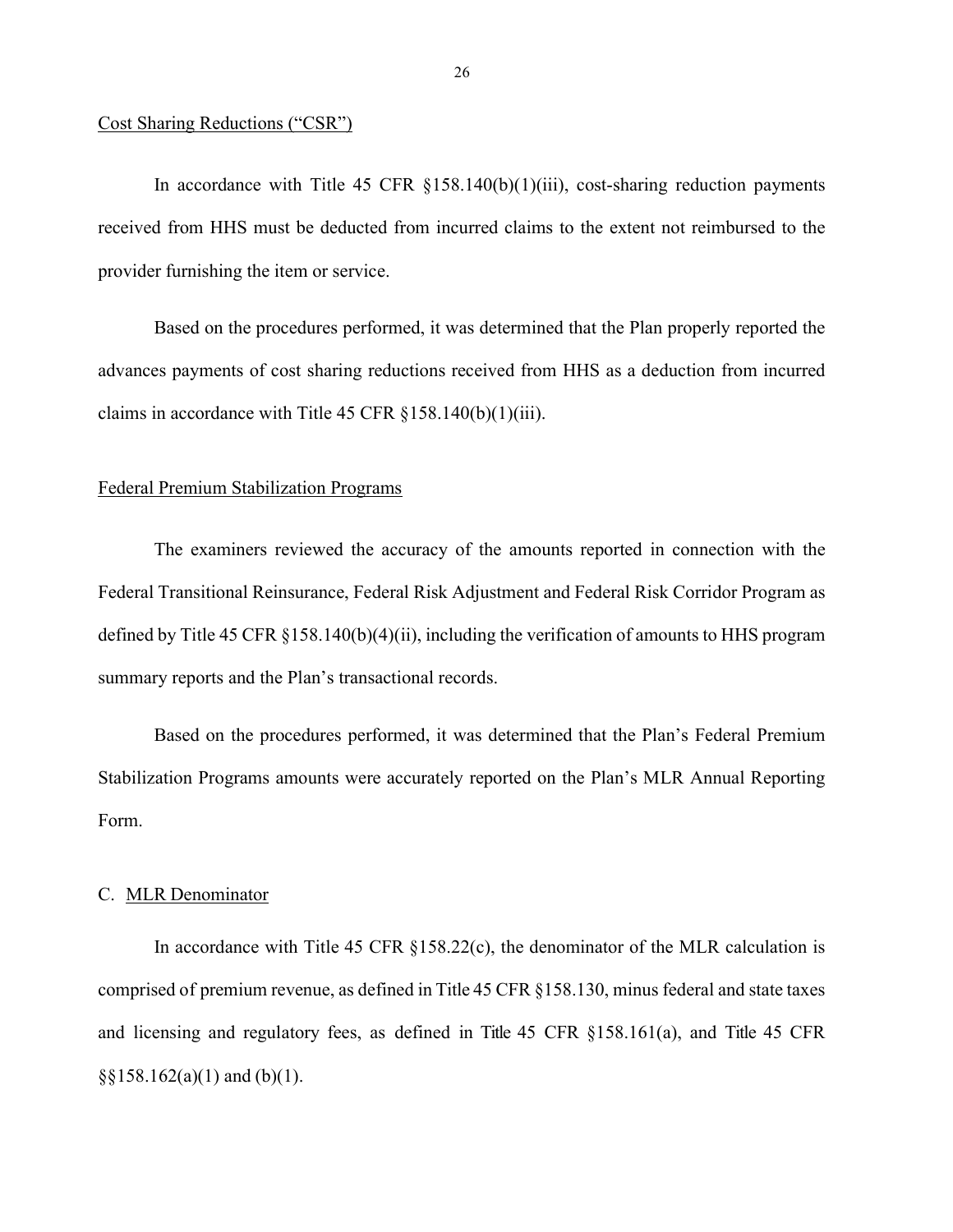The examiners reviewed the accuracy and appropriateness of the amounts reported within earned premiums as defined by Title 45 CFR §158.130, including the verification of the data used by the Plan to calculate earned premium and the validation of a sample of policy premium reported by the Plan.

Based on the procedures performed, it was determined that the Plan's earned premiums were accurately and appropriately reported on a direct basis and the data elements underlying the 2016, 2017 and 2018 premiums, as reported on the Plan's 2018 MLR Annual Reporting Form, were compliant with Title 45 CFR §158.130.

#### Federal and State Taxes and Licensing/ Regulatory Fees

The examiners reviewed the accuracy and appropriateness of Federal and State Taxes and Licensing/ Regulatory Fees, including confirmation that the allocation methodology was reasonable and complied with the requirements set forth by Title 45 CFR §158.170 and that taxes were reported in accordance with the provisions of Title 45 CFR §158.161 and Title 45 CFR§158.162.

Based on the procedures performed, it was determined that the Plan's allocation methodology is reasonable, and the Federal and State Taxes and Licensing/ Regulatory Fees were accurately and appropriately reported for each market segment on the Plan's MLR Annual Reporting Form.

#### D. Credibility-Adjustment

In accordance with Title 45 CFR §158.232, the Credibility-Adjustment is the product of the base credibility factor multiplied by the deductible factor. The examiners reviewed the underlying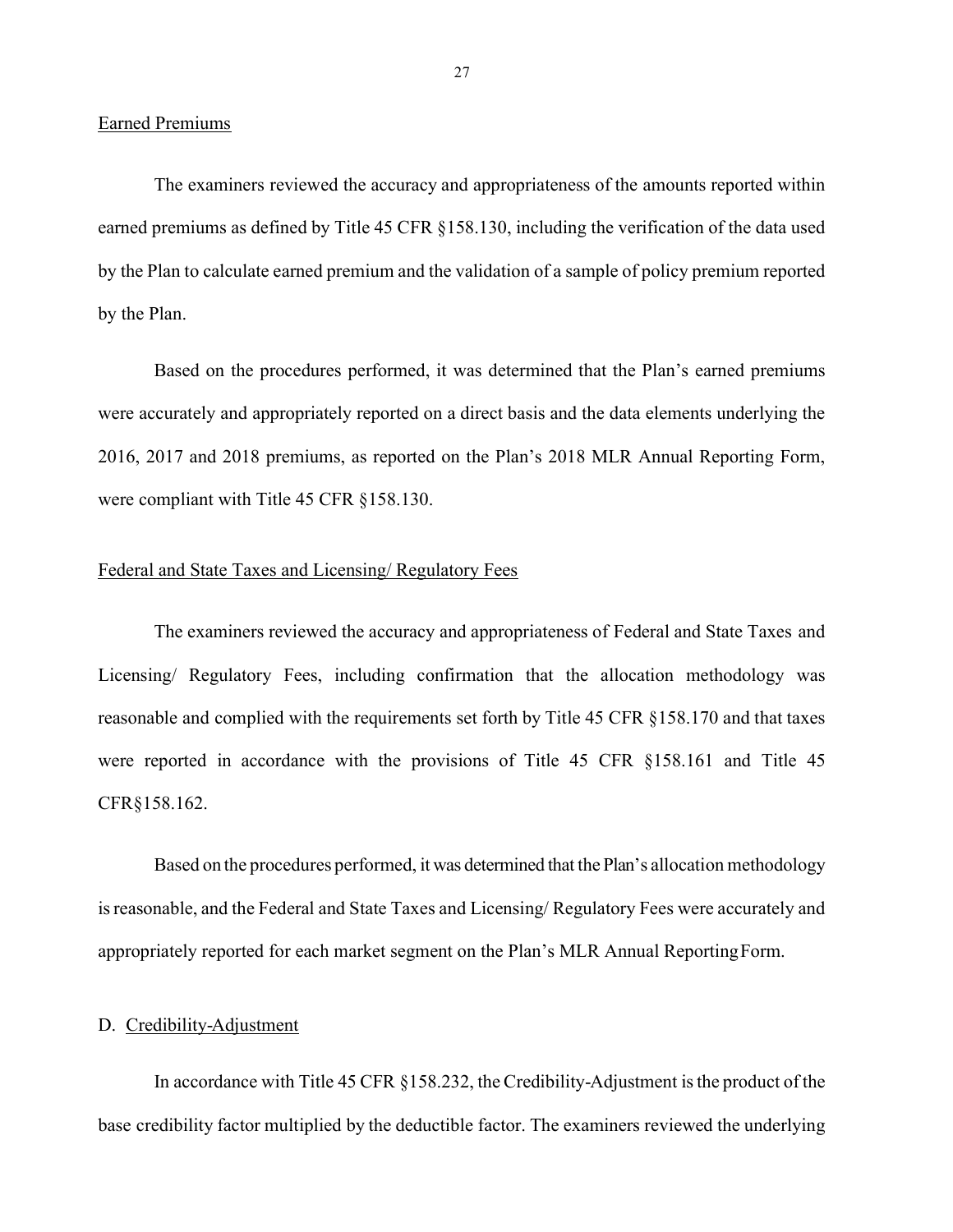data utilized in the determination of the base credibility and deductible factors, tested the accuracy of the calculation of the base credibility and deductible factors and the resulting Credibility-Adjustment for the individual, small and large group markets. The Plan elected to use a deductible factor of 1.0, in lieu of calculating a deductible factor, which has no impact on the Credibility-Adjusted MLR.

Based on the procedures performed, it was determined that the Plan's base credibility factor, deductible factor and Credibility-Adjustment were accurately calculated and reported for each market segment on the Plan's MLR Annual Reporting Form.

#### E. Credibility-Adjusted MLR

In accordance with Title 45 CFR §158.221(a), the calculation of the MLR is the ratio of the numerator to the denominator, plus the Credibility-Adjustment. The examiners calculated the Credibility-Adjusted MLR in accordance with Title 45 § CFR 158 and the applicable MLR Annual Reporting Form Filing Instructions and determined the Plan's Credibility-Adjusted MLR amounts were accurately calculated for each market segment on the Plan's MLR Annual Reporting Form.

#### F. Rebate Disbursement and Rebate Notice

In accordance with Title 45 CFR §158.240, a rebate is required to be paid, no later than September  $30<sup>th</sup>$ , following the MLR reporting year if an insurer's Credibility-Adjusted MLR is less than the MLR standard (82% for the individual and small groups and 85% for the large groups , in the State of New York).

Based on the examiners' review of the Credibility-Adjusted MLR for each market segment, it was determined that the Plan exceeded the New York MLR minimum percentage for each of its market segments, and as a result was not required to pay any rebates.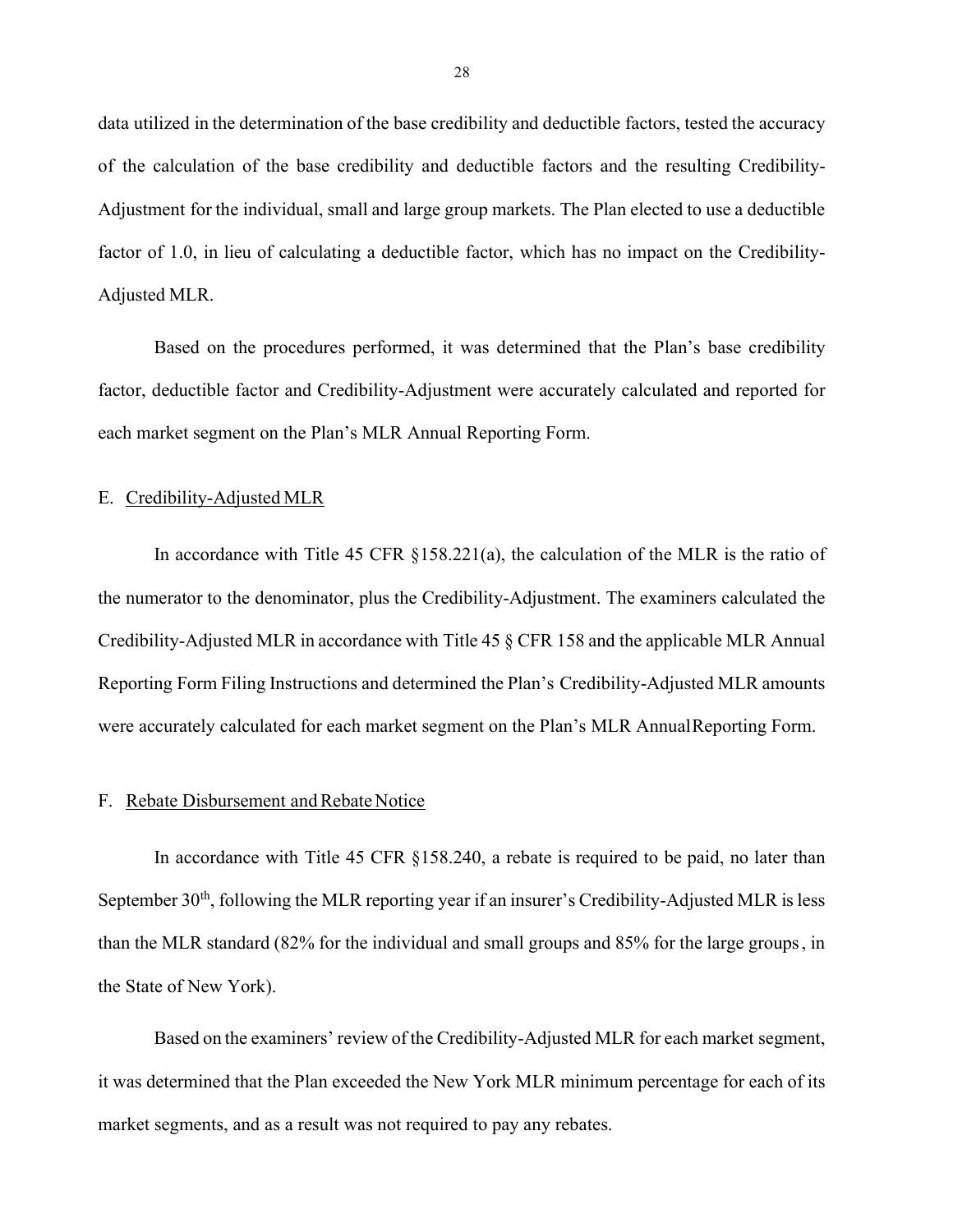In accordance with Title 45 CFR §158.250, for each MLR reporting year, an issuer must provide each policyholder who receives a rebate, and subscribers whose policyholder receives a rebate, a Rebate Notice. Based on the examiners review of the 2018 Credibility-Adjusted MLR, the Plan exceeded the New York MLR standard of 82% in the individual market, and thus was not required to pay rebates to its enrollees in these markets.

Since the Plan's Credibility-Adjusted MLR for its individual market exceeded the MLR standard in New York, a Rebate Notice was not required to be issued by the Plan.

#### G. Impact on Risk-Based Capital

In accordance with Title 45 CFR  $\S 158.270(a)$ , rebate payments having any adverse impact on a company's RBC level requires notification by the Department to the Secretary of the HHS. Based on the examiners review, the Plan's Credibility-Adjusted MLR exceeded the minimum percentage for the individual market, the only segment in which the Plan wrote health coverage subject to MLR reporting and rebate requirements. Therefore, no rebates were issued and there was no impact on the Plan's RBC level that would warrant notification to the Secretary of the HHS.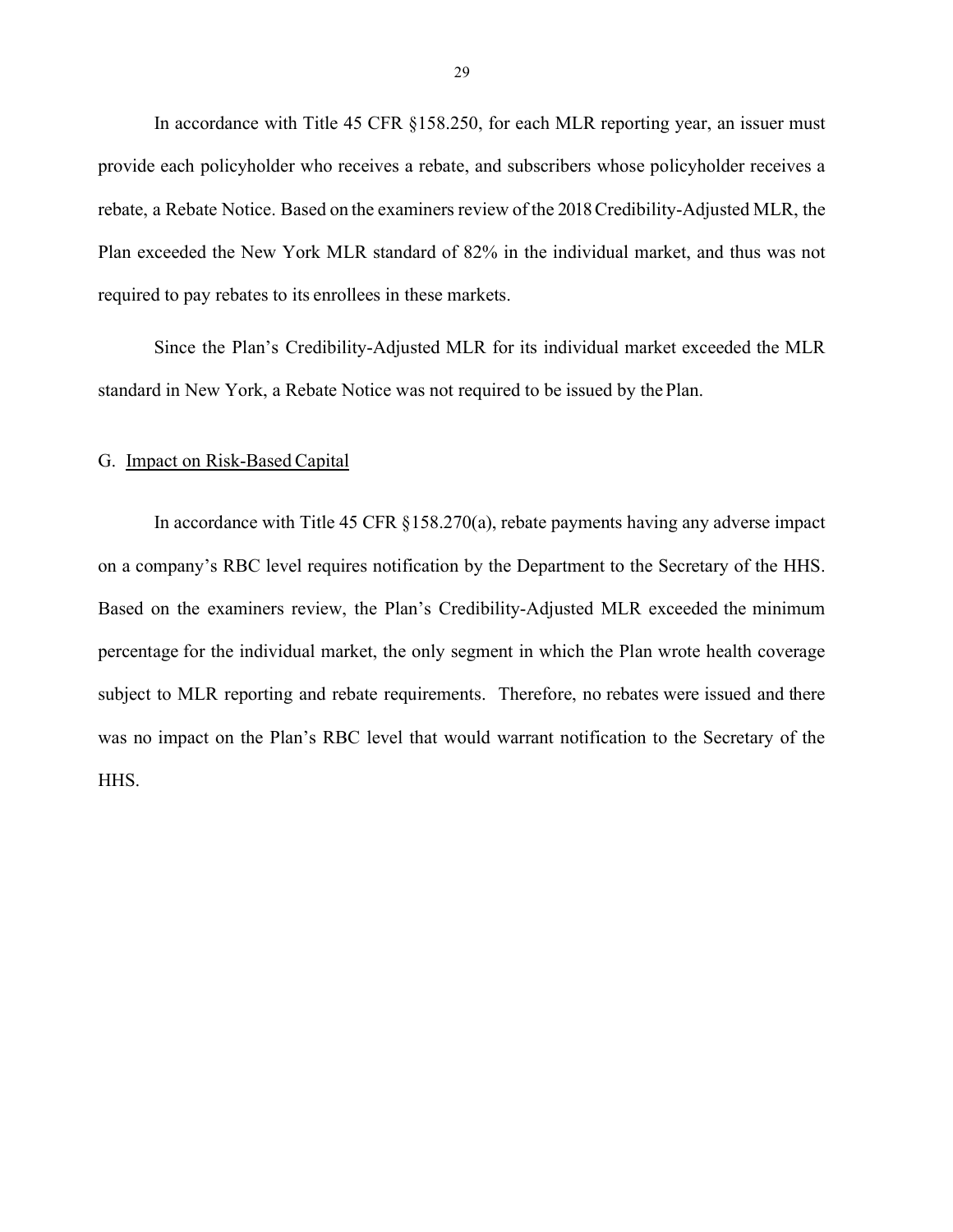#### 4. FINANCIAL STATEMENTS

The following statements show the assets, liabilities, and surplus as of December 31, 2018, as contained in the Plan's December 31, 2018 filed annual statement, a condensed summary of operations and a reconciliation of the surplus account for each of the years under review. The examiners' review of a sample of transactions did not reveal any differences which materially affected the Plan's financial condition as presented in its financial statements contained in the December 31, 2018 filed annual statement.

#### Independent Accountants

The firm Deloitte & Touche, LLP ("D&T") was retained by UHCNY to audit the Plan's combined statutory basis statements of financial position as of December  $31<sup>st</sup>$  of each year in the examination period and the related statutory basis statements of operations, surplus, and cash flows for the year then ended.

D&T concluded that the statutory financial statements presented fairly, in all material respects, the financial position of the Plan at the respective audit dates. Balances reported in these audited financial statements were reconciled to the corresponding years' annual statements with no discrepancies noted.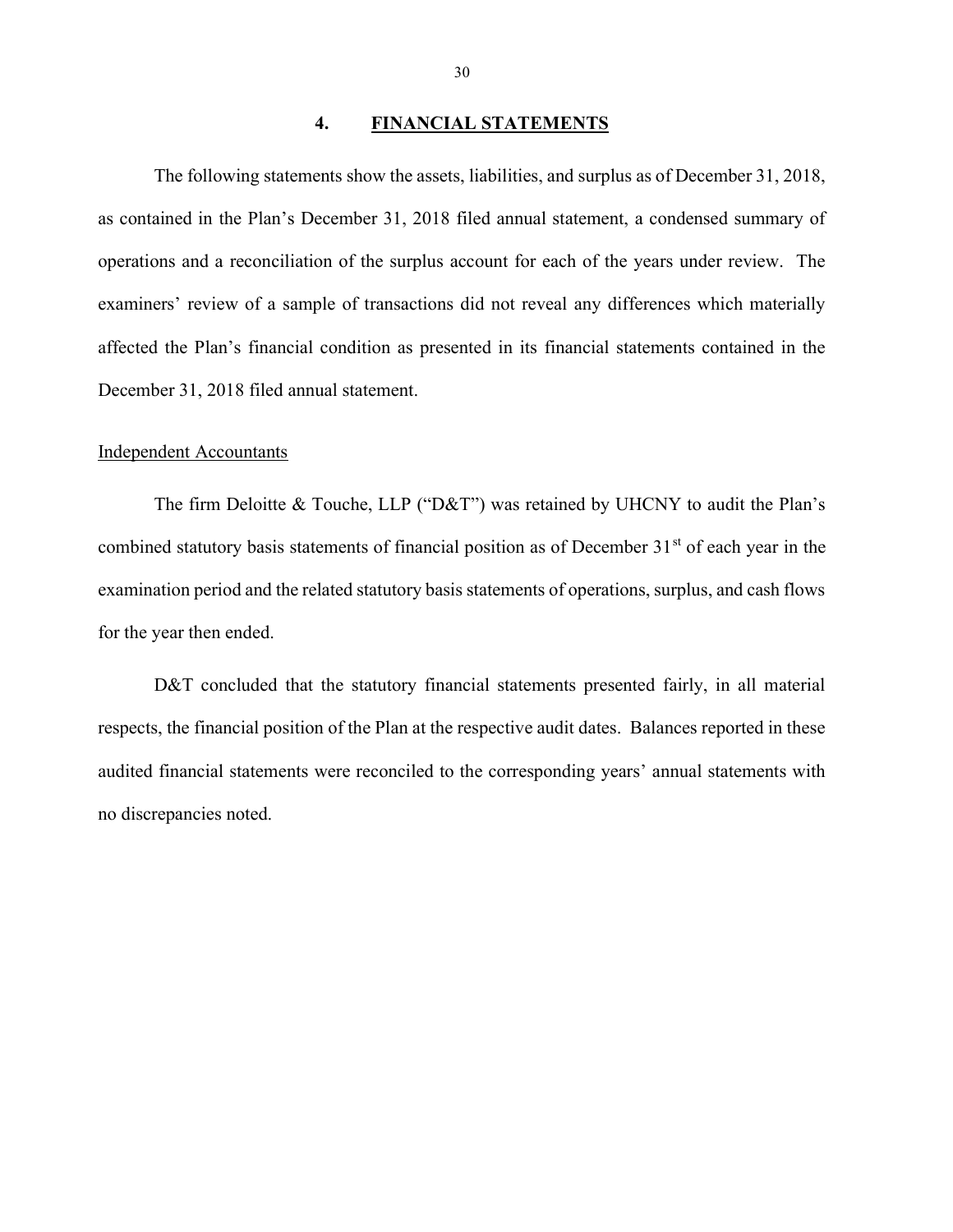## A. Balance Sheet

| Assets                                                   |                     |
|----------------------------------------------------------|---------------------|
| <b>Bonds</b>                                             | \$<br>848, 292, 158 |
| Cash and short-term investments                          | 143,223,786         |
| Investment income due and accrued                        | 5,447,277           |
| Uncollected premiums and agents' balances in the course  |                     |
| of collection                                            | 17, 143, 637        |
| Accrued retrospective contracts and contracts subject to |                     |
| redetermination                                          | 88,727,851          |
| Amounts recoverable from reinsurers                      | 18,033              |
| Amounts receivable relating to uninsured plans           | 41,624,278          |
| Current federal and foreign income tax recoverable and   |                     |
| interest thereon                                         | 26,315,197          |
| Net deferred tax asset                                   | 10,804,450          |
| Healthcare and other amounts receivable                  | 104, 137, 973       |
| Aggregate write-ins for other than invested assets       | 10,064,078          |
| Total assets                                             | \$1,295,798,718     |
|                                                          |                     |
| <b>Liabilities</b>                                       |                     |
| Claims unpaid                                            | \$<br>502, 271, 213 |
| Accrued medical incentive pools and bonus amounts        | 59,486,153          |
| Unpaid claims adjustment expenses                        | 4,757,613           |
| Aggregate health policy reserves                         | 30, 355, 755        |
| Aggregate health claim reserves                          | 2,781,027           |
| Premiums received in advance                             | 21,016,199          |
| General expenses due or accrued                          | 6,175,840           |
| Amounts withheld or retained for the account of others   | 3,652,570           |
| Remittance and items not allocated                       | 12,477              |
| Amounts due to parent, subsidiaries and affiliates       | 47,948,264          |
| Payable for securities                                   | 1,140,490           |
| Liability for amounts held under uninsured plans         | 2,513,710           |
| Aggregate write-ins for other liabilities                | 727,093             |
| <b>Total liabilities</b>                                 | 682,838,404         |
| Capital and surplus                                      |                     |
| Common capital stock                                     | 140                 |
| Preferred capital stock                                  | 8,000,000           |
| Gross paid in and contributed surplus                    | 58,708,292          |
| Aggregate write-ins for other than special surplus funds | 474,395,741         |
| Unassigned funds (surplus)                               | 71,856,141          |
| Total capital and surplus                                | 612,960,314         |
| Total liabilities, capital and surplus                   | \$1,295,798,718     |

Note 1: The Internal Revenue Service has conducted audits of the income tax returns filed on behalf of the Plan through tax year 2016. Calendar years 2017, 2018 and 2019 are under review by the IRS under its Compliance Assurance Program. The examiners are unaware of any potential exposure of the Plan to any tax assessments, and no liability has been established herein relative to such contingency.

Note 2: UHCNY files its tax returns on a consolidated basis with other affiliated companies within the UHG holding company.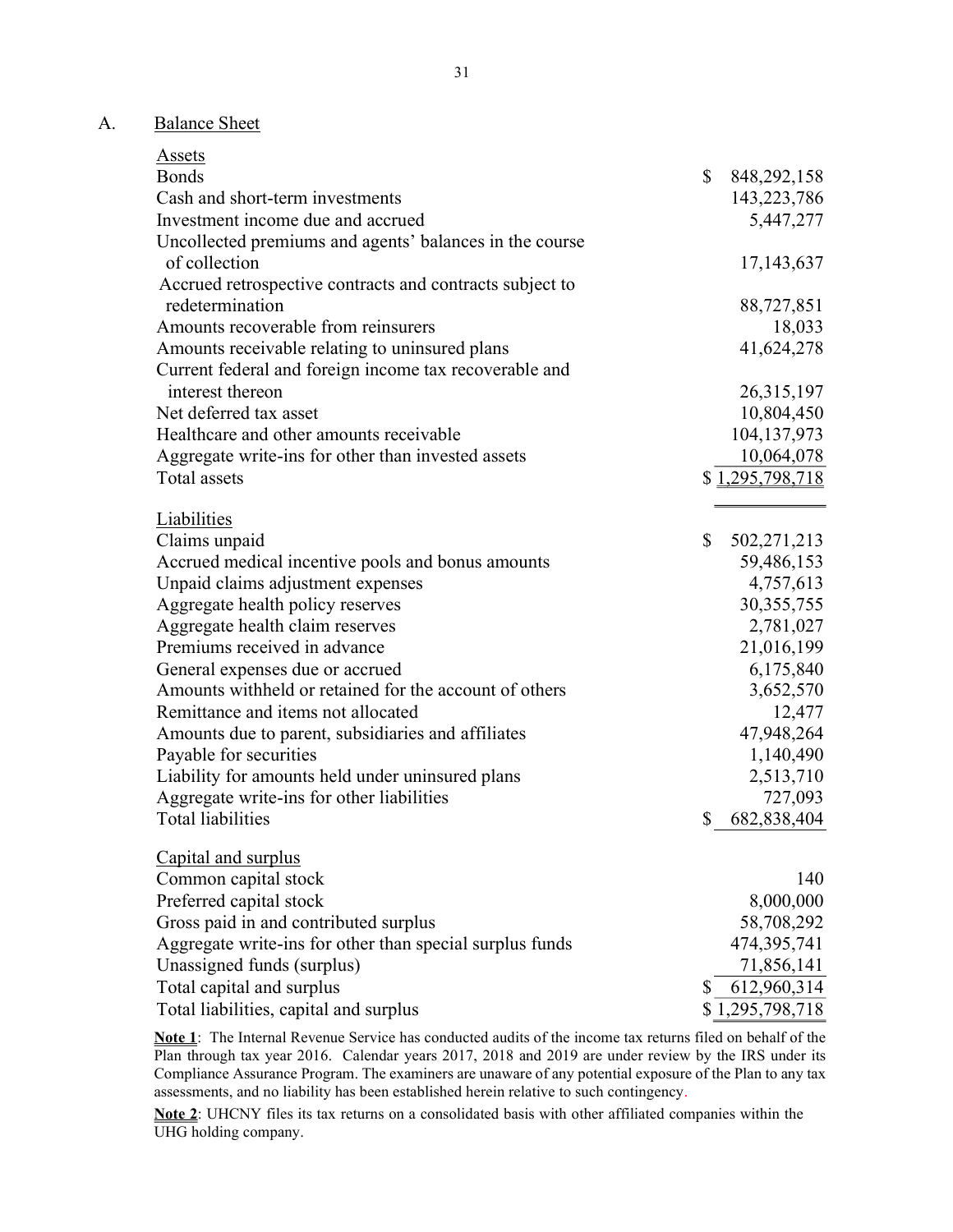## B. Statement of Revenue and Expenses and Capital and Surplus

The Plan's capital and surplus increased by \$267,770,090 during the five-year examination

period, January 1, 2014 through December 31, 2018, detailed as follows:

| Revenue                                          |                  |                              |
|--------------------------------------------------|------------------|------------------------------|
| Net premium income                               | \$19,156,756,701 |                              |
| Change in unearned premium reserves              | (23, 484, 328)   |                              |
| Total revenue                                    |                  | \$19,133,272,373             |
| <b>Hospital and Medical Expenses</b>             |                  |                              |
|                                                  |                  |                              |
| Hospital/medical benefits                        | \$12,617,905,832 |                              |
| Other professional services                      | 469,611,319      |                              |
| Prescription drugs                               | 2,441,405,091    |                              |
| Incentive pools, withhold adjustments and        |                  |                              |
| bonus amounts                                    | 435,658,466      |                              |
| Net reinsurance recoveries                       | (15,834,448)     |                              |
| Total hospital and medical expenses              | \$15,948,746,260 |                              |
|                                                  |                  |                              |
| Claims adjustment expenses                       | 715,059,207      |                              |
| General administrative expenses                  | 1,724,283,243    |                              |
| Increase in reserves for life and accident and   |                  |                              |
| health contracts                                 | (344,000)        |                              |
| Total underwriting deductions                    |                  | 18,387,744,710               |
|                                                  |                  |                              |
| Net underwriting gain                            |                  | \$<br>745,527,663            |
| Net investment income earned                     |                  | 70,205,758                   |
| Net realized capital gain                        |                  | 5,003,944                    |
| Net investment gain                              |                  | 75,209,702                   |
| Net loss from agents' premium balances           |                  |                              |
| charged off                                      |                  | (1,420,294)                  |
| Aggregate write-ins for other income or expenses |                  | (354,075)                    |
| Net income before federal and foreign income     |                  | $\mathbb{S}$<br>818,962,996  |
| taxes                                            |                  |                              |
| Federal and foreign income taxes incurred        |                  | 331,709,311                  |
| Net income                                       |                  | $\mathcal{S}$<br>487,253,685 |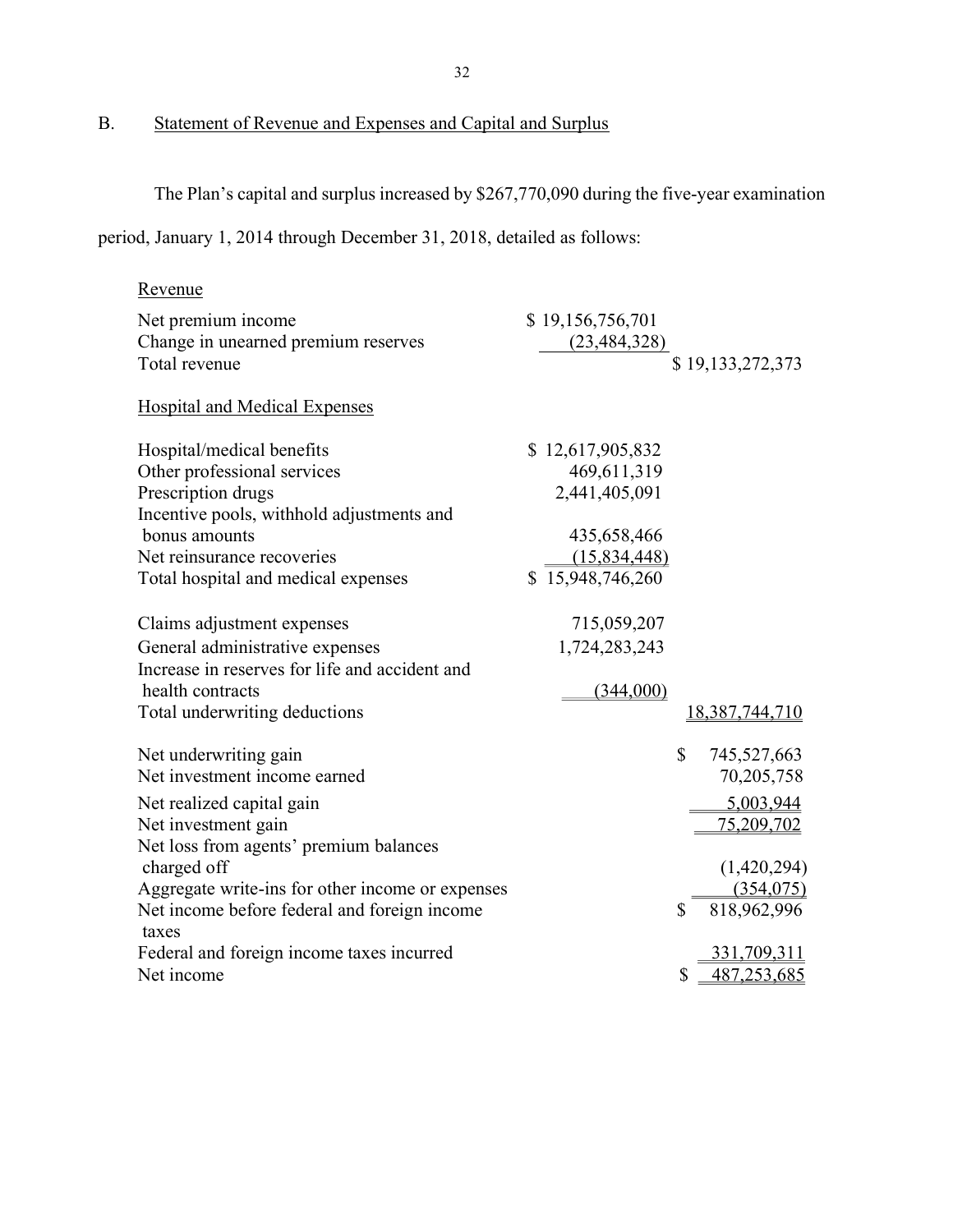#### Changes in Capital and Surplus

| Capital and surplus, per report on<br>examination, as of December 31, 2013                                    |                                  |                             | \$345,190,224 |
|---------------------------------------------------------------------------------------------------------------|----------------------------------|-----------------------------|---------------|
|                                                                                                               | Gains in<br><b>Surplus</b>       | Losses in<br><b>Surplus</b> |               |
| Net income<br>Change in net deferred income tax<br>Change in non-admitted assets<br>Dividends to stockholders | \$<br>487, 253, 685<br>5,173,427 | 23,957,022<br>200,700,000   |               |
| Net gain in capital and surplus                                                                               |                                  |                             | 267,770,090   |
| Capital and surplus, per report on<br>examination, as of December 31, 2018                                    |                                  |                             |               |

#### 5. AGGREGATE RESERVES AND CLAIMS UNPAID

The examination liability of \$535,407,995 for the above captioned account is the same as the amount reported by UHCNY in its filed annual statement as of December 31, 2018.

The examination analysis of the claims unpaid reserve was conducted in accordance with generally accepted actuarial principles and practices and was based on statistical information contained in UHCNY's internal records and in its filed annual statements as verified during the examination. The examination reserve was based upon actual payments made through a point in time, plus an estimate for claims remaining unpaid at that date. Such estimate was calculated based on actuarial principles, which utilized UHCNY's past experience in projecting the ultimate cost of claims incurred on or prior to December 31, 2018.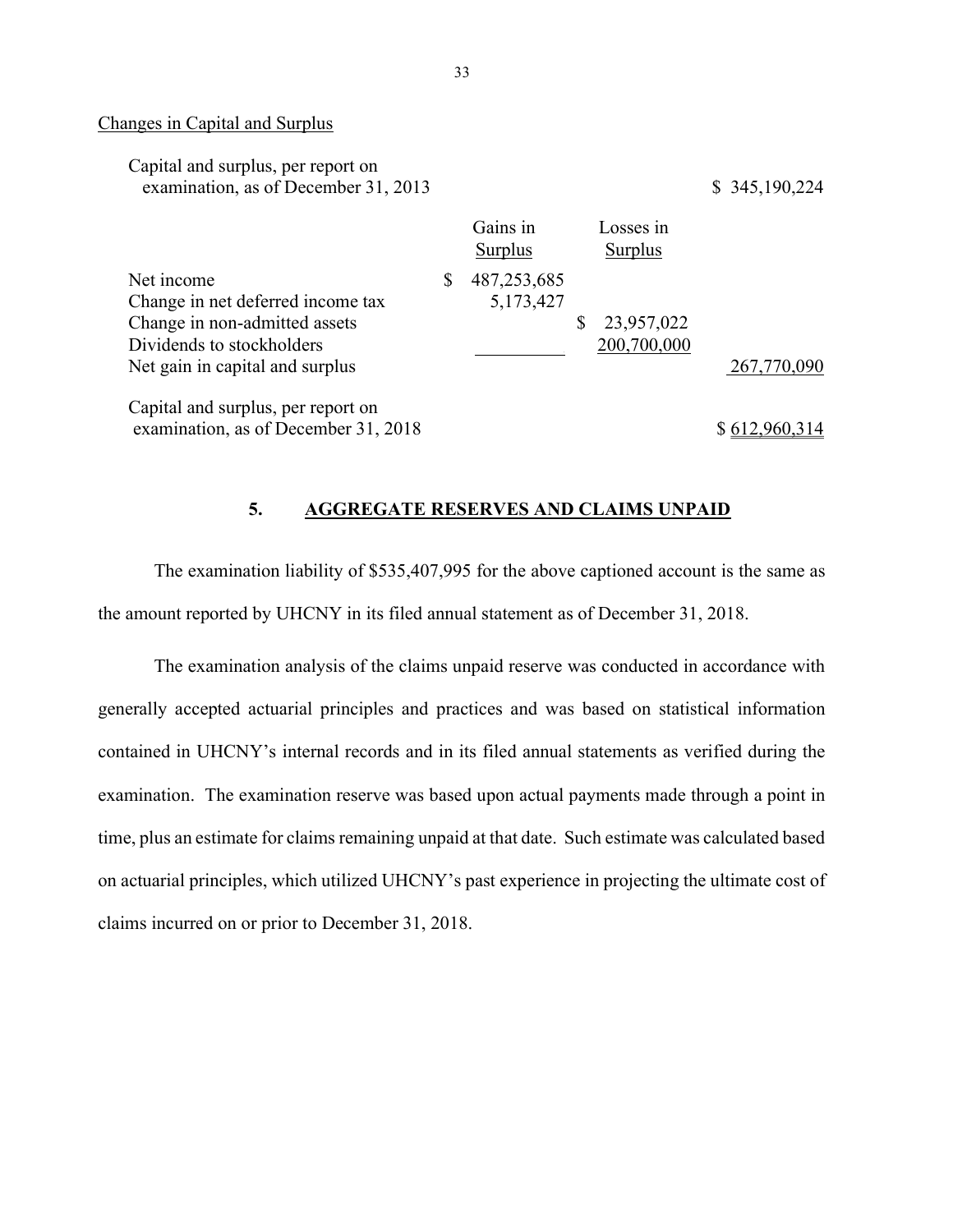#### 6. SUBSEQUENT EVENTS

#### A. Impairment

As of December 31, 2019, UHCNY's reported net worth was \$542.8 million, with a required minimum contingent reserve of \$484.3 million. As of December 31, 2019, UHCNY's net worth exceed the required contingent reserve by \$58.5 million. However, it should be noted that \$98.3 million of the \$542.8 million surplus was segregated for Section 9010 ACA fees.

On January 1, 2020 UHCNY was impaired by \$39.8 million when the \$98.3 million segregated surplus was recognized as an expense.

On March 24, 2020, UHCNY received a capital infusion of \$25 million from its direct parent, AmeriChoice. As of March 31, 2020 UHCNY's Capital and Surplus was \$504.8 million and \$20.4 above its required contingency reserve of \$484.3 million.

#### B. Coronavirus (COVID-19)

On March 11, 2020, the World Health Organization declared the spreading coronavirus (COVID-19) outbreak a pandemic. On March 13, 2020, COVID-19 was declared a national emergency in the United States. The epidemiological threat posed by COVID-19 is having disruptive effects on the global supply chain as well as the demand for labor, products and services in the U.S. The economic disruptions caused by COVID-19 and the increased uncertainty about its magnitude has also caused extreme volatility in the financial markets. While the full effect of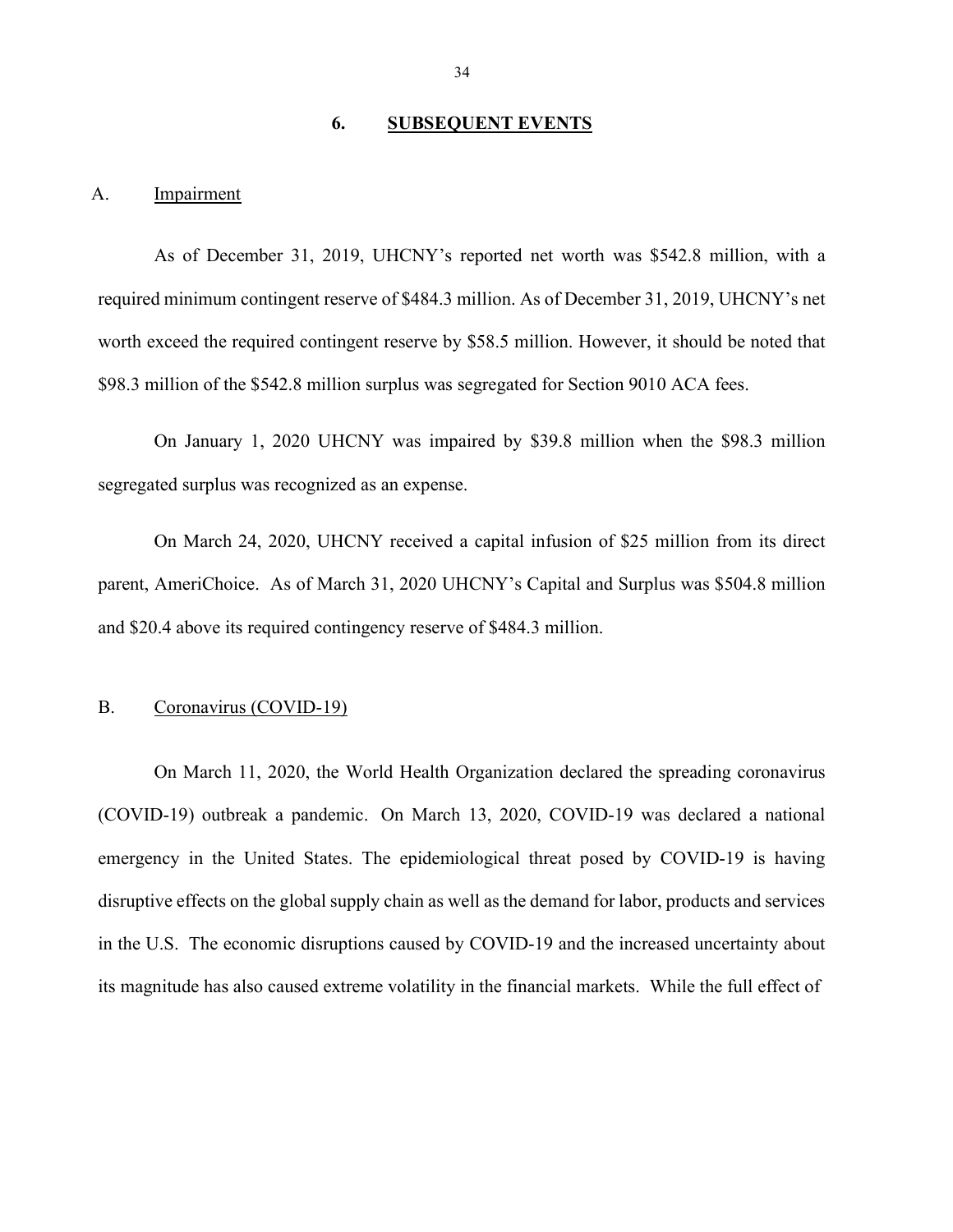COVID-19 is still unknown at the time of this report, the Department and all insurance regulators, with the assistance of the NAIC, are monitoring the situation through a coordinated effort and will continue to assess the impacts of COVID-19 on U.S. insurers.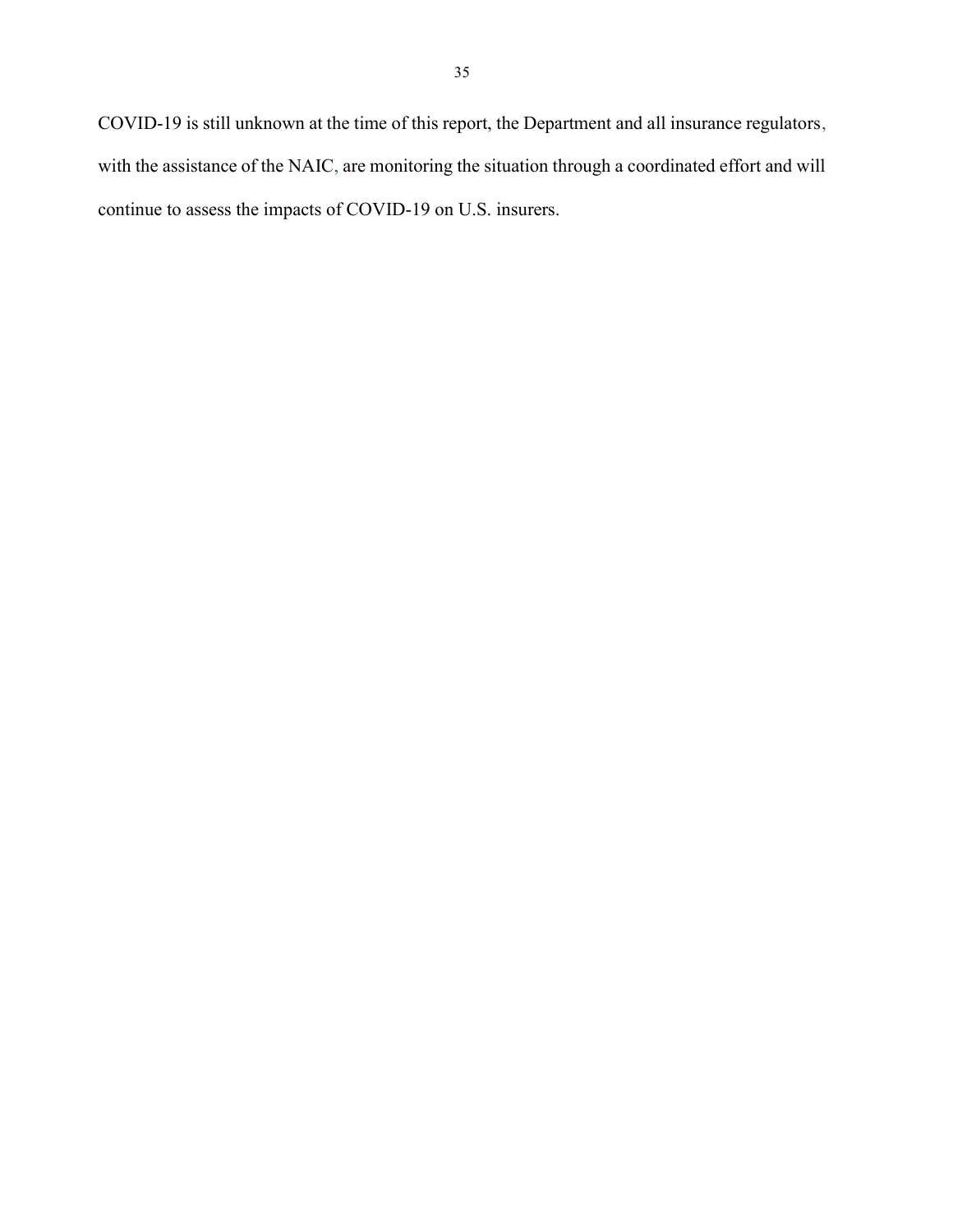#### 7. COMPLIANCE WITH PRIOR REPORT ON EXAMINATION

The prior report on examination as of December 31, 2013, contained the following four (4) comments and recommendations pertaining to the financial portion of the examination (page number refers to the prior report on examination):

#### ITEM NO. PAGE NO.

8

25

#### No Annual Shareholders Meeting for 2009

1. It is recommended that the Plan comply with by-laws and have the required annual shareholders meeting.

The Plan has complied with this recommendation.

#### Corporate Governance

2. It is noted that Part 89.12 of Insurance Regulation No. 118 (11 NYCRR 89.12) includes a clause permitting insurers to request a hardship waiver to the requirement that the Audit Committee be independent, as defined in that regulation. The Plan submitted such a request for waiver on March 4, 2013. 11

The Plan has complied with this recommendation.

Information Systems

- 3. It is recommended that management:
	- a) continue to make progress related to aligning operational Information Technology practices with existing policies, including the introduction of processes and technologies that can help ensure policy compliance; and
	- b) incorporate a monitoring component into the policy to ensure that the ASK database remains up to date and to ensure that any new data elements (i.e., from M&A activity or enhancements to existing applications) are incorporated into the database timely to ensure policy compliance.

The Plan has complied with this recommendation.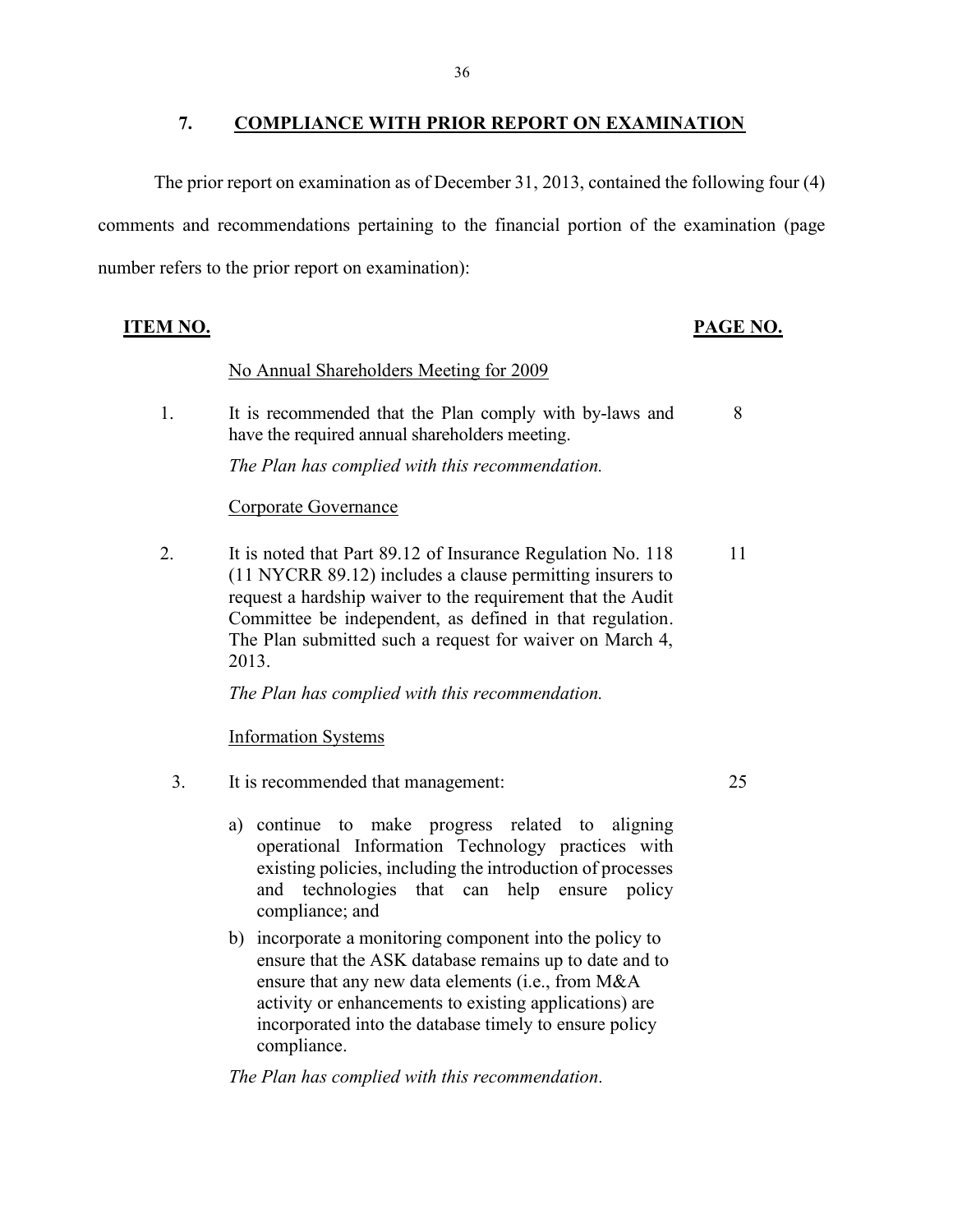#### ITEM NO. PAGE NO.

4. It is recommended that the Plan extend its current approach for managing EUC risks by implementing a formal policy regarding EUC management, as well as procedures to support an effective approach for evaluating the risk and control conclusions reached by process owners. The EUC policy, procedures and related tool(s) should be the responsibility of the Plan's management and not Internal Audit. These procedures, supported by the EUC tool, should focus on applying IT-type controls (security, change management, backup, etc.) to EUC files. Deviations from controls recommended by the EUC tool should be investigated and approved by qualified internal management resources to ensure that they are appropriate. Deviations from recommended controls should also be reviewed on a periodic basis.

The Plan has complied with this recommendation.

26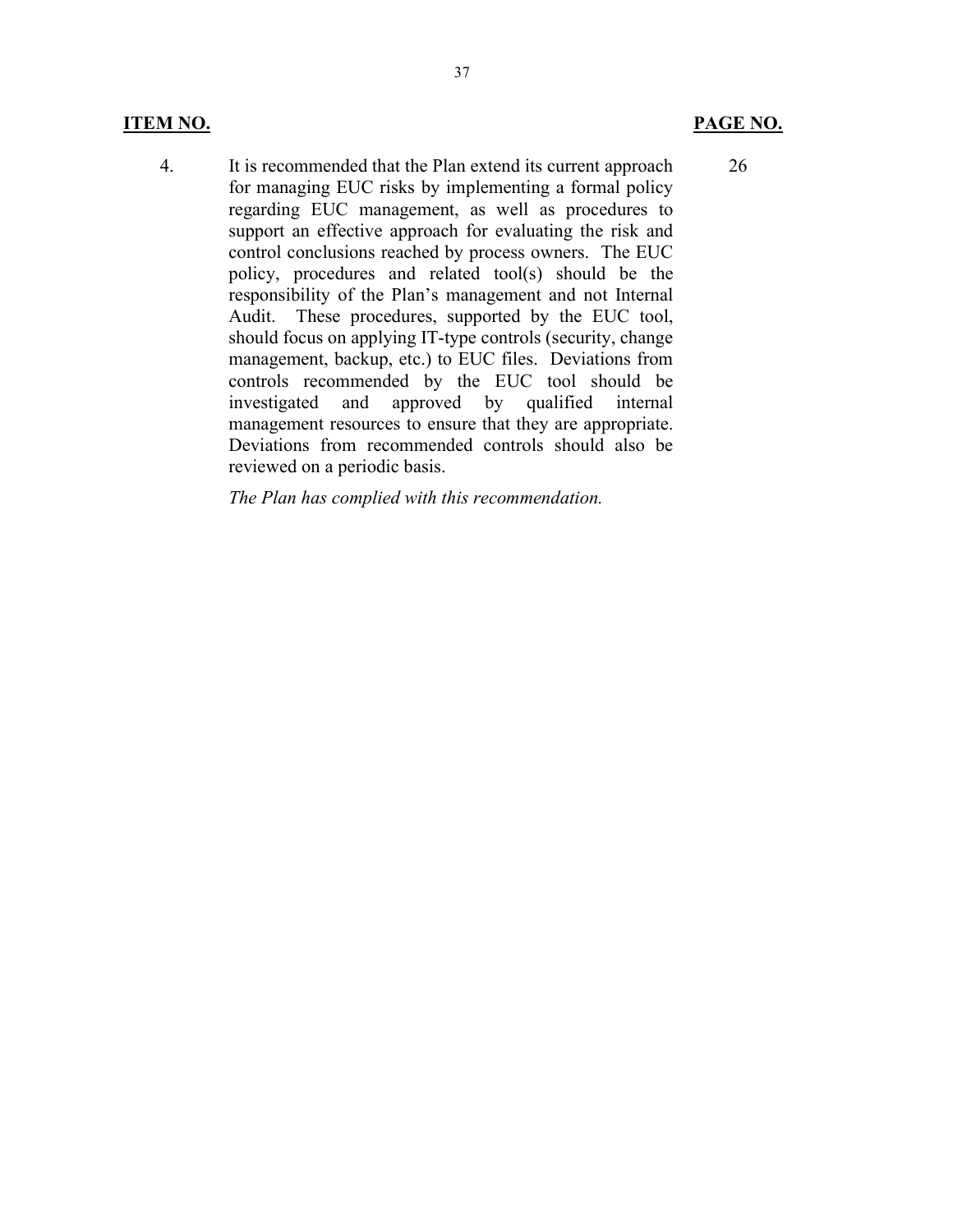## 8. SUMMARY OF COMMENTS AND RECOMMENDATIONS

There are no comments and recommendations for this report on examination.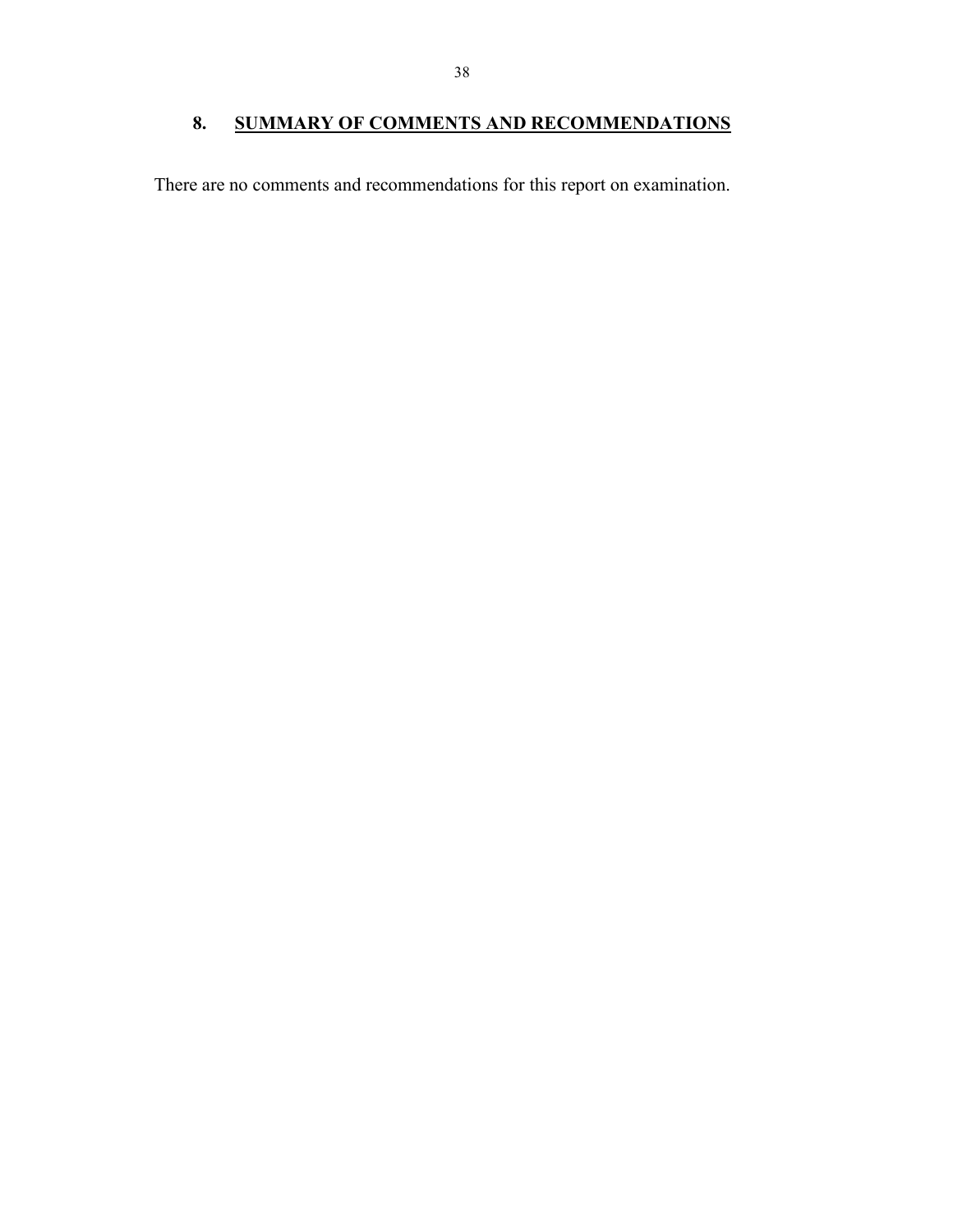Respectfully submitted,

Joanne Campanelli, CFE

STATE OF NEW YORK ) )SS.  $\overline{\phantom{a}}$ COUNTY OF NEW YORK)

Joanne Campanelli being duly sworn deposes and says that the foregoing report submitted by her is true to the best of her knowledge and belief.

Joanne Campanelli, CFE

Subscribed and sworn to before me

this \_\_\_\_\_ of \_\_\_\_\_\_\_\_\_\_\_\_\_ 2020.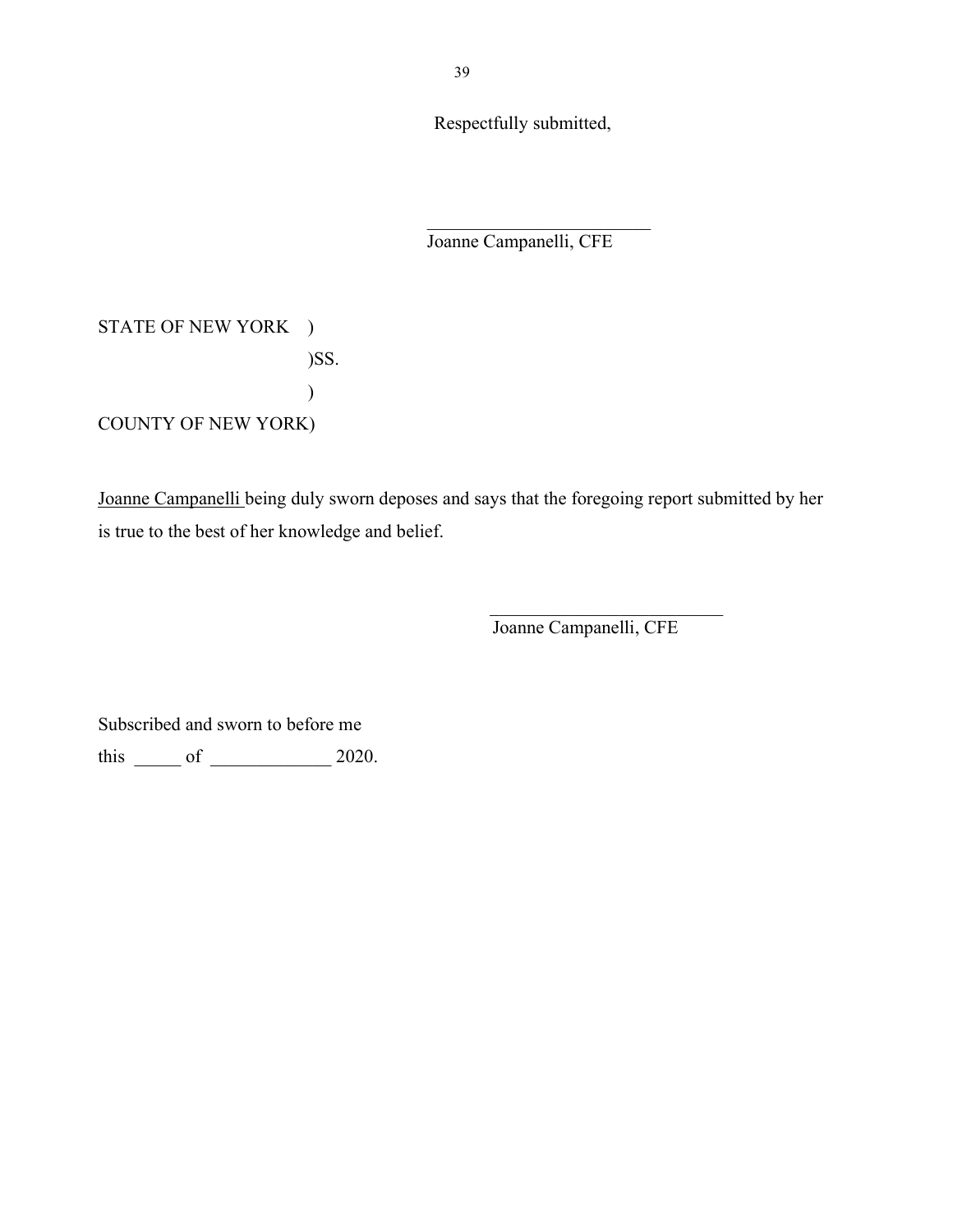Respectfully submitted,

Jeffrey Usher, CFE

STATE OF NEW YORK ) )SS.  $)$ COUNTY OF NEW YORK)

Jeffrey Usher being duly sworn deposes and says that the foregoing report submitted by him is true to the best of his knowledge and belief.

 $\mathcal{L}_\text{max}$  and  $\mathcal{L}_\text{max}$  and  $\mathcal{L}_\text{max}$  and  $\mathcal{L}_\text{max}$  and  $\mathcal{L}_\text{max}$  and  $\mathcal{L}_\text{max}$ 

Jeffrey Usher, CFE

Subscribed and sworn to before me

this  $\rule{1em}{0.15mm}$  of  $\rule{1em}{0.15mm}$  2020.